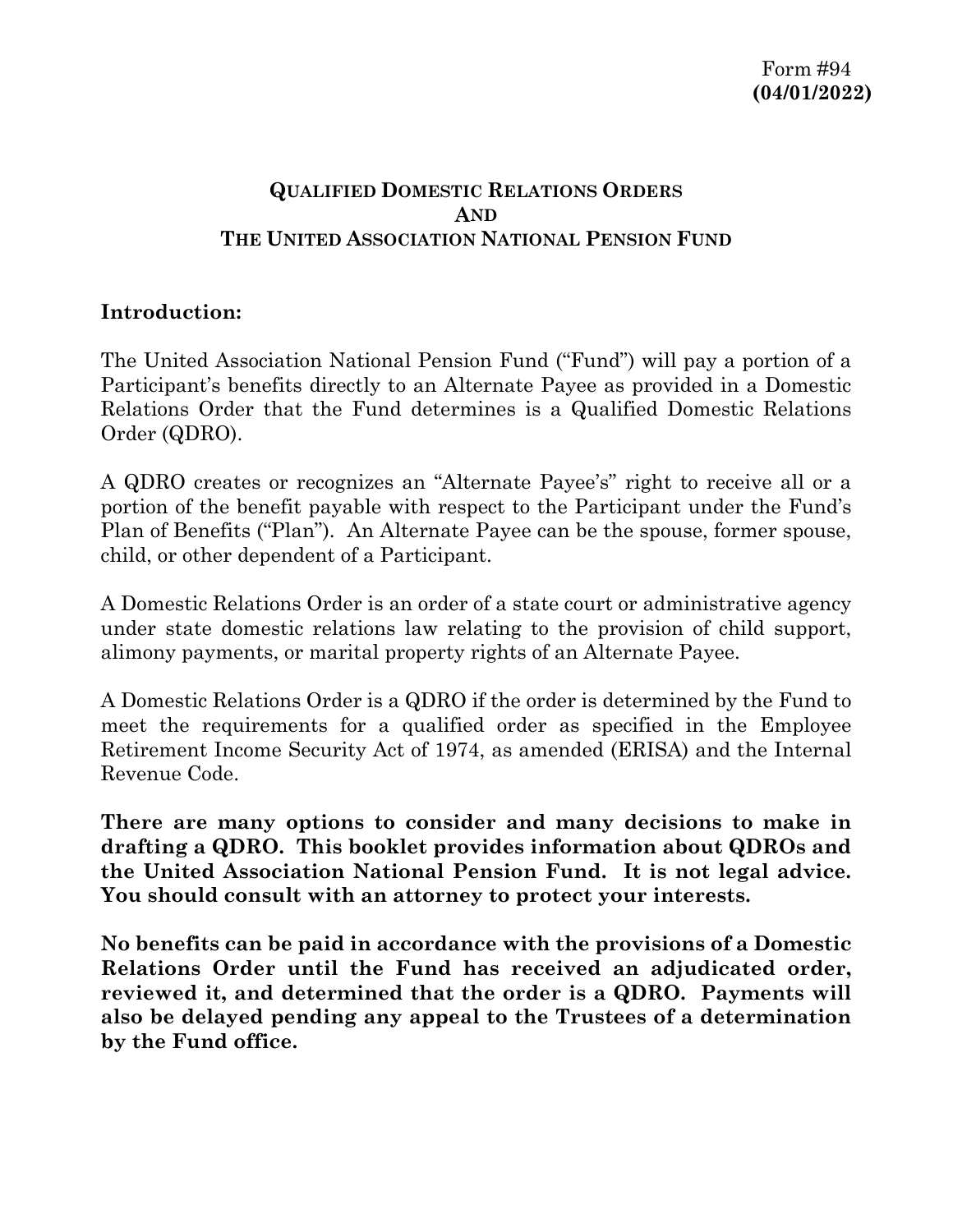# **Basic Content Requirements for Qualification:**

Under federal law, the Fund is not allowed to pay benefits directly to an Alternate Payee unless it is required to do so by an order it has found to be a QDRO. To qualify as a QDRO under applicable law, a Domestic Relations Order must:

- · Name the Participant and any Alternate Payee and provide each's last known mailing address. The Social Security Number and date of birth of each party must also be provided, but those can be set forth in a separate cover letter that is not filed with the court.
- Specify the pension plan to which it applies. Note that many Fund participants participate in more than one retirement plan. A Domestic Relations Order will only be qualified by this Fund if it specifically names this Fund as the pension plan to which it applies. The formal name of this Fund is the United Association National Pension Fund.
- · State that the Fund is to make payments directly to the Alternate Payee.
- · Set forth *what dollar amount or percentage* of the Participant's benefit the Fund is to pay to the Alternate Payee or the manner in which such amount or percentage is to be determined.
- · State *when* payments to the Alternate Payee are to commence and *for how long* the Alternate Payee is to be paid.
- · Not require benefits to be paid to the Alternate Payee in any type or form not otherwise provided by the Plan.
- · Not require benefits, determined on the basis of actuarial equivalence, to be paid to the Alternate Payee and the Participant that are greater than the total benefit the Participant has earned.
- · Not require benefits to be paid to the Alternate Payee that are already required to be paid to another Alternate Payee under a prior QDRO.
- · Be submitted to and determined by the Fund to be a QDRO.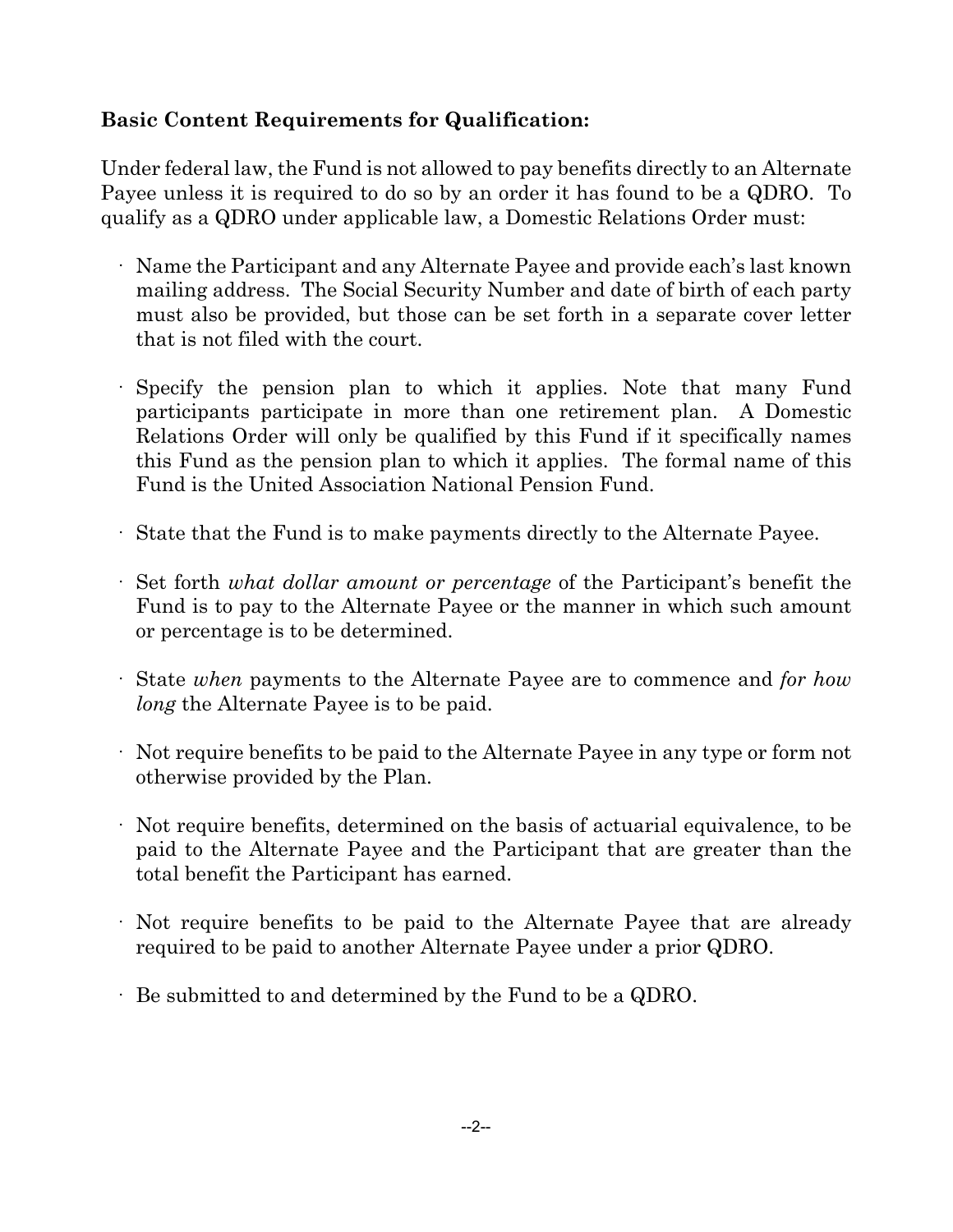# **Drafting and Reviewing an Order:**

There are three model orders below, which are examples of ways to prepare a QDRO. There are, of course, other options. The parties are free to draft a QDRO to suit their particular needs, but it must satisfy the requirements of ERISA, be consistent with the provisions of the Plan, and be found to be qualified by the Pension Fund.

The Fund will review any adjudicated order it receives to determine whether the order meets the requirements for a QDRO. The parties should consider sending the Fund a copy of any order in proposed form before it is entered by the court for the Fund to perform a non-binding preliminary review. This step can save time in the end because the Fund's experience has been that many orders entered without prior review by the Fund are not qualified orders under ERISA. Orders that are not qualified will not be accepted by the Fund and will have to be amended by the court.

Adjudicated Domestic Relations Orders and proposed domestic relations orders should be sent to:

> Fund Administrator United Association National Pension Fund 103 Oronoco Street Alexandria, VA 22314-2047

The procedures that the Fund follows for reviewing Domestic Relations Order, including for the processing of benefit applications and/or payments during the review and appeal periods, are set forth in the Fund's Procedures for Processing Domestic Relations Orders, which is attached to this booklet.

## **The National Pension Fund is a Multiemployer Defined Benefit Plan**

In drafting a QDRO, it must be kept in mind that the Fund maintains a multiemployer, defined benefit plan that is funded exclusively by employer contributions. A defined benefit plan provides a formula for calculating an individual's monthly pension at retirement. It does not maintain individual accounts into which contributions are made, and Participants make no investment choices.

The Fund provides retirement benefits to employees based on the number of hours in employment covered by the Plan, *i.e.,* employment for which an employer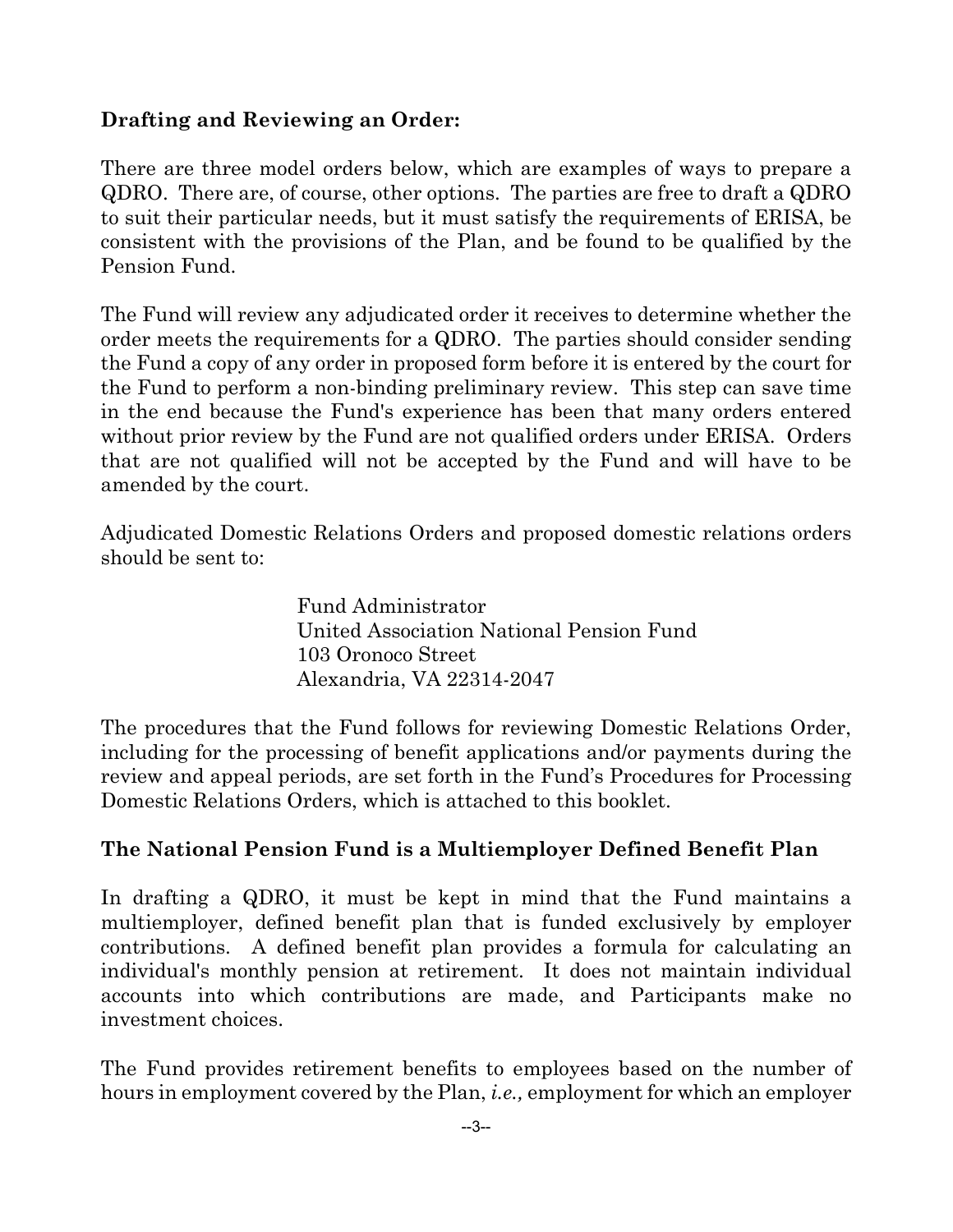is required to make hourly pension contributions under a collective bargaining agreement or other participation agreement. Coverage and credit are not based on union membership. Eligibility for benefits and the amount of those benefits are determined under the terms of the Plan by a Participant's credited service in covered employment, his or her age at retirement, and the contribution rates of his or her employers.

# **Options for Allocating Benefits**

Because participants in the Fund do not have individual account balances, QDROs are usually based on a formula that allocates the participant's accrued benefit. A Sharing Method QDRO typically contains a formula to allocate each benefit payment, while a Dividing Method QDRO typically includes a formula to allocate the actuarial equivalent value of the entire accrued benefit and provide a separate interest to the Alternate Payee. These two methods are explained in more detail below.

If the Participant is already in pay status (*i.e.*, is already receiving pension benefits from the Fund) at the time the Fund receives a Domestic Relations Order, a Domestic Relations Order must use the Sharing Method. If the Participant is not yet in pay status at the time the Fund receives a Domestic Relations Order, then either the Sharing Method or the Dividing Method may be used. (Before you start preparing a QDRO, you will want to find out from the Fund if the Participant is already in pay status and, if so, the form and amount of his or her pension benefit. In requesting this information in writing from the Fund, you should indicate that you are requesting the information as or on behalf of a prospective Alternate Payee under a QDRO.)

In creating a formula to calculate the Alternate Payee's portion of the benefit, several factors are generally considered, such as the length of the marriage and the number of years of service under the Plan or the amount of pension benefit earned during the marriage. The Fund must determine whether the formula in the order is specific and clear enough that the Fund can determine the amount to be paid to the Alternate Payee. (The attached model QDROs have examples of commonly-used formulas.)

The Fund must also determine that the Order does not require a total, combined payment to both parties that is greater, on an actuarially equivalent basis, than the amount that the Fund would be required to pay absent the Order. The Order also cannot require the Fund to provide benefits that are not in the Plan, to make payments in a form not in the Plan, or to take other actions that are not required by law.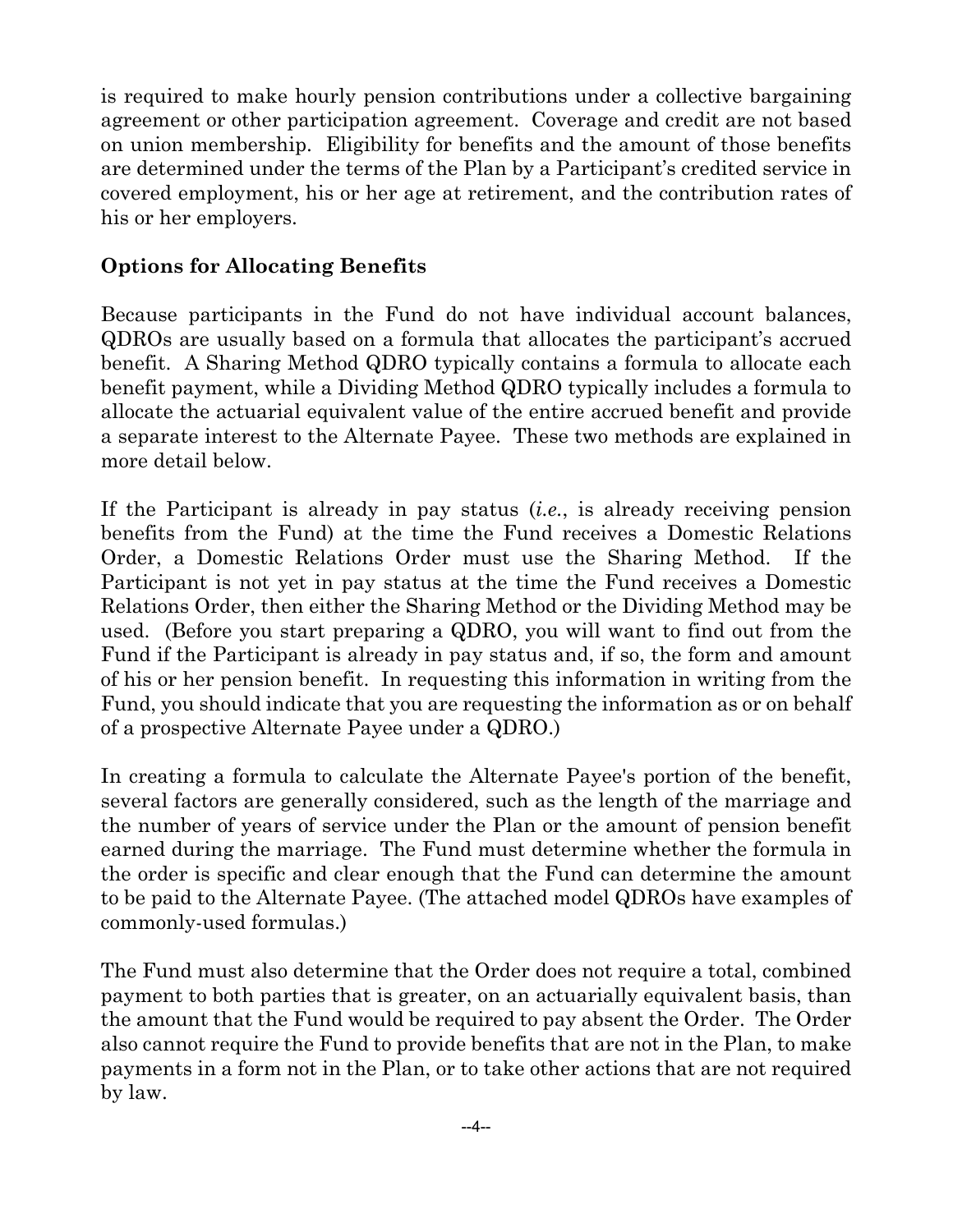# **Description of the Sharing Method**

The Sharing Method gives the Alternate Payee a portion of the Participant's benefit payments as they are made. This can be expressed either as a flat monthly dollar amount or as a percentage of the Participant's monthly benefit. If the Participant is already in pay status, a Domestic Relations Order cannot change the Participant's benefit form. That is why a Sharing Method QDRO must be used in that circumstance.

ERISA requires that, in order to be a QDRO, a Domestic Relations Order must specify the period of time or number of payments to which it applies. The Order must state when the Alternate Payee may begin to receive the designated share of the Participant's benefit and when such payments will cease.

Under the Sharing Method, a QDRO may designate a time when payments to the Alternate Payee will cease. The payment to the Alternate Payee must cease no later than the Participant's date of death unless the Domestic Relations Order also treats the Alternate Payee as the Participant's Surviving Spouse for purposes of any portion of a surviving spouse benefit that may be payable to the Participant's Surviving Spouse under the Plan. If a QDRO requires the Fund to treat the Alternate Payee as the Participant's Surviving Spouse, and if the Participant's benefit is being paid in a form providing survivor benefits, then the Alternate Payee will continue to receive a benefit as defined by the Domestic Relations Order for her life if the Participant dies before the Alternate Payee.

If benefit payments to the Participant have already commenced, survivor benefits payable after the Participant's death, if any, will be based on the form of payment the Participant elected at the time of retirement. If the parties were not married at the time that the Participant went into pay status, a Domestic Relations Order cannot designate the Alternate Payee as the Participant's Surviving Spouse for purposes of any post-retirement Surviving Spouse benefit that may be payable under the Plan.

If the Participant has not yet retired when the Domestic Relations Order is submitted to the Fund, the order may require the Fund to treat the Alternate Payee as the Participant's Surviving Spouse for purposes of the Plan's Joint and Surviving Spouse pension forms (*i.e.*, pension forms that provide the Participant with a monthly benefit for life, and in the event the Participant dies first, a monthly survivor benefit to the Surviving Spouse for life).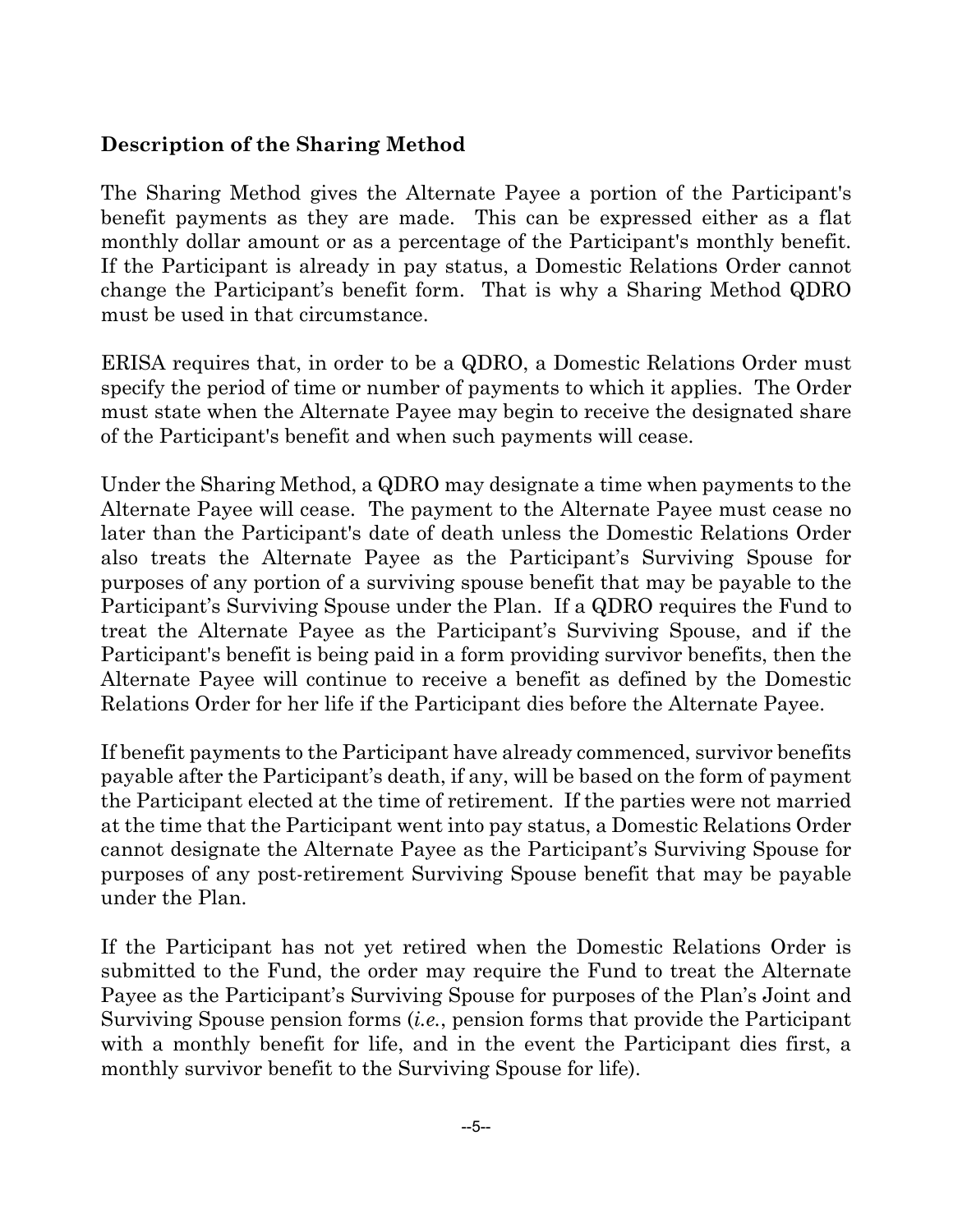The Domestic Relations Order may also require the Fund to treat the Alternate Payee as the Participant's Surviving Spouse for purposes of the Plan's Preretirement Surviving Spouse Pension (*i.e.,* a pension form that provides the Surviving Spouse with a pension for life in the event that the Participant died prior to the commencement of pension benefits). The Domestic Relations Order must clearly state for what purpose(s) the Alternate Payee is to be treated as the Surviving Spouse (*i.e.*, for purposes of a post-retirement Joint and Surviving Spouse Pension, a Preretirement Surviving Spouse Pension, or both).

The Domestic Relations Order must also clearly define what portion of a Surviving Spouse benefit is payable to the Alternate Payee. If the Alternate Payee is named as the Surviving Spouse for the Participant's entire benefit, any subsequent spouse of the Participant will receive no benefits upon the Participant's death. If the parties use the Sharing Method and the Alternate Payee is not designated as a Surviving Spouse for at least some portion of a Surviving Spouse benefit, nothing will be payable to the Alternate Payee after the Participant's death.

# **Description of the Dividing Method (Separate Interest)**

A Dividing Method QDRO awards a portion of the Participant's expected lifetime benefits to the Alternate Payee, to be paid over the Alternate Payee's lifetime. The Dividing Method essentially takes the actuarial present value of the benefit the Participant has accrued and creates two separate benefits. On an actuarial basis, the two separate benefits cannot have a greater total value than the Participant's accrued benefit before the division. Also, the portion of the benefit to the Alternate Payee is determined actuarially based on the life expectancy of the Alternate Payee. The dividing method is not available if the Participant is already receiving a benefit from the Fund.

Under the Dividing Method, the Alternate Payee can elect to receive her/his portion of the benefit in any form available under the Plan, including a benefit form with a survivor benefit. Under federal law, however, the Alternate Payee may not select a Joint and Surviving Spouse benefit form with a subsequent spouse. Unless the parties intend for the Alternate Payee to receive survivor benefits from the Participant's benefit and the QDRO so provides, the Participant retains all rights to elect any form of payment available under the Plan for his/her portion, including a Joint and Surviving Spouse benefit with a subsequent spouse, if applicable.

This type of order may be drafted so that the Alternate Payee may elect to begin receiving benefits at any time after the Participant has reached the earliest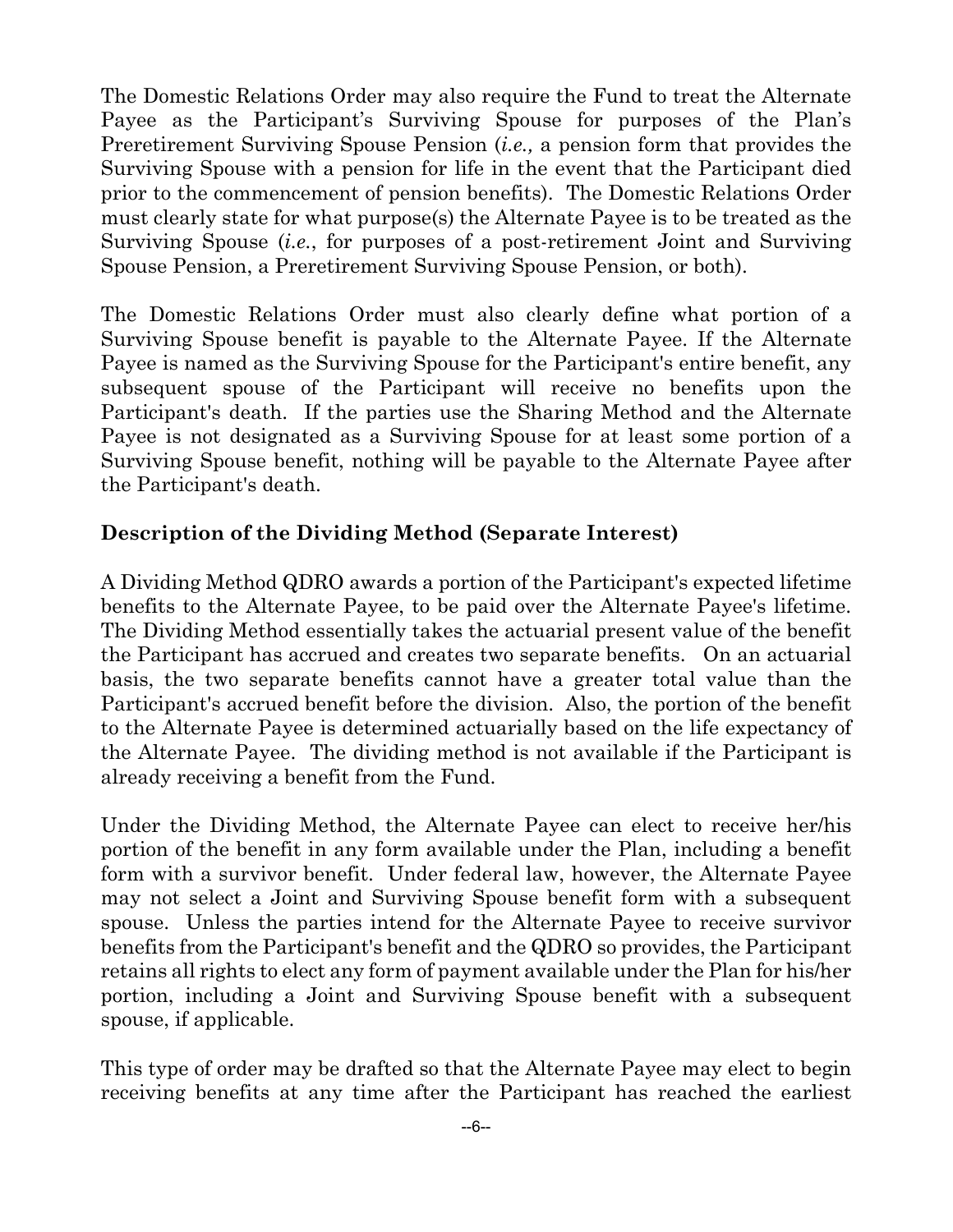retirement age under the Plan, even if the Participant continues to work in Covered Employment. See below for more information about commencement of payments to the Alternate Payee.

The Alternate Payee may be awarded all or a portion of the Surviving Spouse benefit, but the portion needs to be clearly defined and the Alternate Payee must be named as the Surviving Spouse for this purpose. If the Alternate Payee is named in the order as the Surviving Spouse based on the entire portion of the benefit that is allocated to the Participant, a subsequent spouse of the Participant will not receive a survivor benefit upon the Participant's death.

Another consequence of the use of the Dividing Method is that if the Alternate Payee dies after commencement of benefits, the Alternate Payee's share will not revert to or otherwise increase the amount of the Participant's benefit. Any survivor benefits payable upon the death of the Alternate Payee will be based on the benefit form she elected and will be payable to her designated Beneficiary.

On the other hand, if the Alternate Payee dies before benefits to her commence, the Alternate Payee's portion will revert to the Participant, unless the QDRO names one or more successor Alternate Payee(s). A successor Alternate Payee must be identified as a spouse, former spouse, child or other dependent of the Participant in order to meet the definition of alternate payee in ERISA. For example, a QDRO may provide that, in the event the Alternate Payee dies before payments to her commence, the portion of the Participant's benefit assigned to the Alternate Payee under the QDRO will be assigned to the child(ren) of the Participant named in the order.

# **Preretirement Surviving Spouse Pension**

If the Participant dies before age 55, the only benefit that is payable is the Plan's Preretirement Surviving Spouse Pension. It is payable for the life of the surviving spouse, but it does not start until the Participant would have reached age 55. For a former spouse, nothing is payable unless that former spouse is designated in a QDRO as the spouse for purposes of some or all of this benefit. Under the terms of the National Pension Plan, the amount of the Preretirement Surviving Spouse Pension is determined as the spousal portion of the Plan's 100% Joint and Surviving Spouse Pension.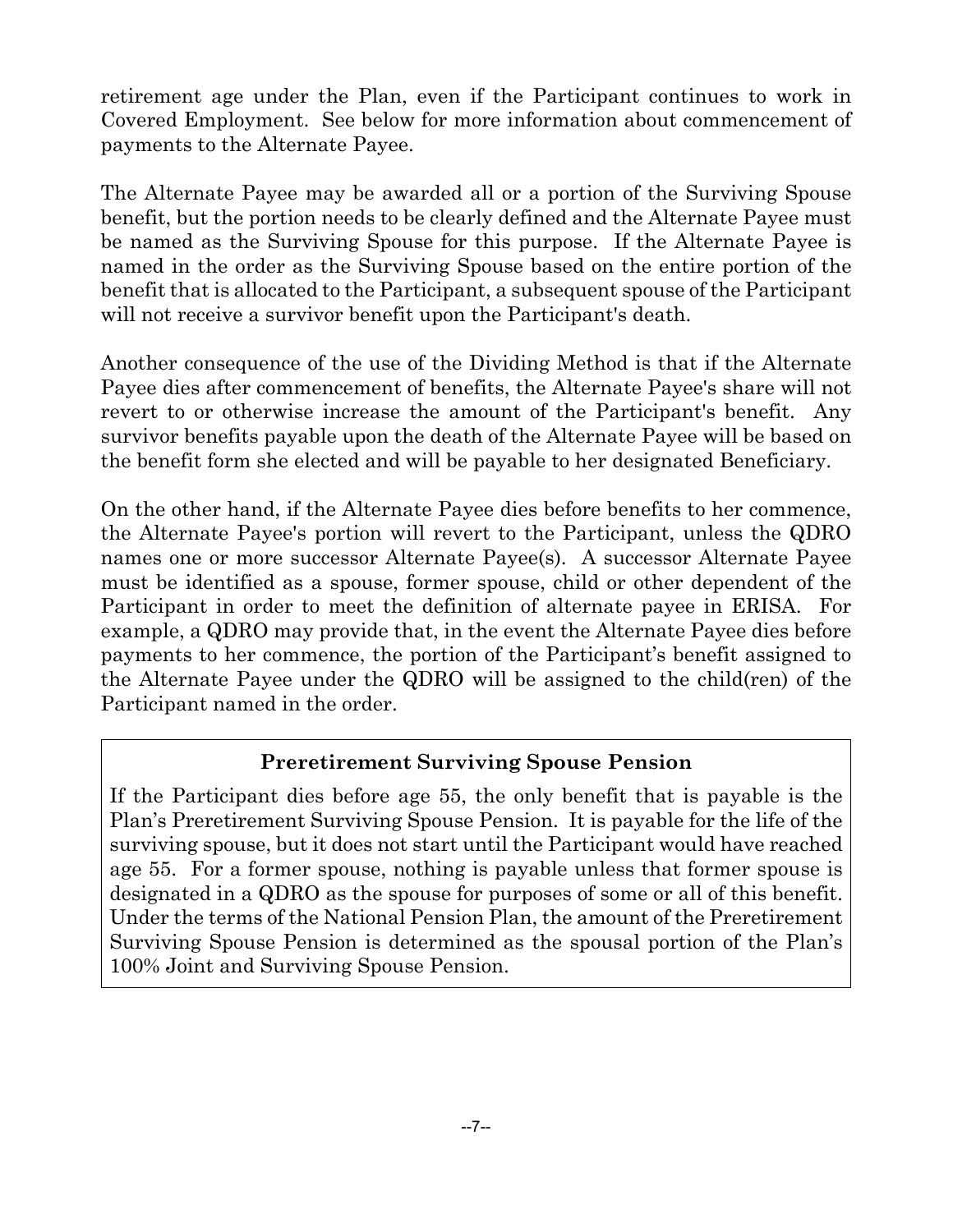# **Commencement of Benefits to the Alternate Payee:**

Under a Sharing Method QDRO, the Alternate Payee often becomes entitled to start benefits on the Participant's Effective Date of Benefits. In that case, the Alternate Payee's portion will be held back until the Alternate Payee completes the documents necessary to commence payment.

If a Participant is already receiving benefits when the QDRO is submitted, there will be a delay in making payments to the Alternate Payee while the Fund determines if the Order is qualified. The portion of the Participant's benefit that is identifiable in the Order for payment to the Alternate Payee will be withheld with interest for up to 18 months pending resolution of whether the Order is qualified.

Under a Dividing Method QDRO, the Alternate Payee may elect when to commence receiving benefits. A QDRO cannot, however, require that benefits to the Alternate Payee begin sooner than when the Participant attains or would have attained the earliest retirement age under the Plan, which is age 55. Also, the Alternate Payee may delay payment of her benefit until not later than the Participant's "Required Beginning Date," as discussed below.

Under a Dividing Method QDRO, the Alternate Payee must request a pension application from the Fund Office. The application must be completed and returned, and the application process followed, in order to set an effective date of benefits and to start benefit payments.

# **When Participant Reaches His or Her Required Beginning Date**

Benefits to an Alternate Payee must begin not later than the Participant's Required Beginning Date. The Required Beginning Date for a Participant's pension benefit is April 1 following the calendar year in which the Participant attains age 72. If the Participant predeceases the Alternate Payee and the Alternate Payee is entitled to a separate interest under a Dividing Method QDRO, benefits to the Alternate Payee must begin not later than April 1 following the calendar year in which the Participant would have attained age 72 if he had lived.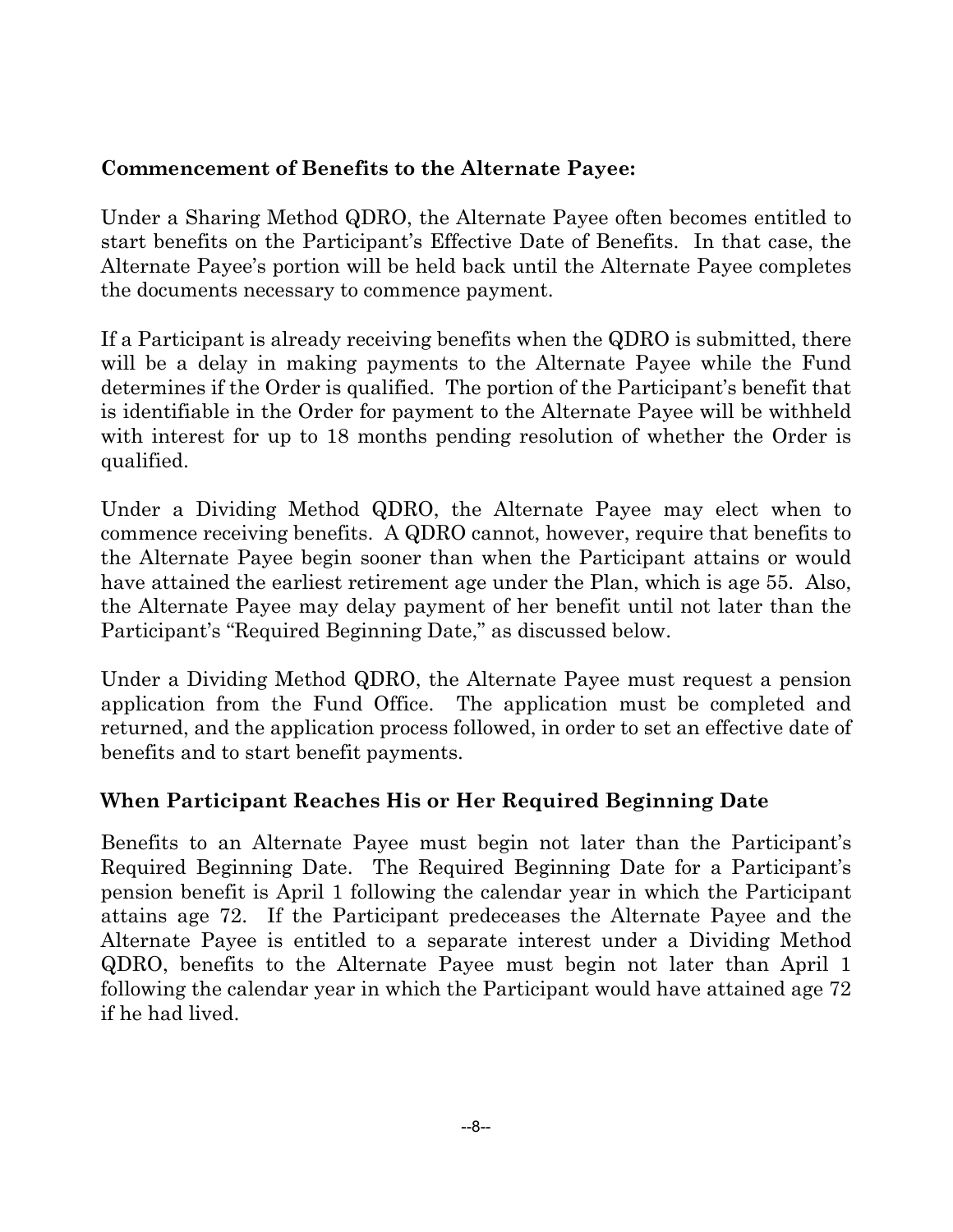# **Early Retirement Subsidy**

A Dividing Method QDRO may permit an Alternate Payee to elect to receive benefits prior to the time the Participant elects to retire. If that happens, the Alternate Payee will not receive the Plan's subsidy for early retirement at that time (*i.e.*, a full actuarial reduction for early retirement will be taken). A QDRO can provide that, if the Participant subsequently retires and takes his or her benefit during the period when the early retirement subsidy applies, the Alternate Payee's benefit will be recalculated to include the early retirement subsidy prospectively from when the Participant retires.

## **Pensioner Increases**

From time to time the Plan's Board of Trustees may provide increases to benefit recipients in pay status. Whether or not these will result in an increase to an Alternate Payee depends on the wording of the QDRO.

## **Participants with Other Pension Plans**

Most of the collective bargaining agreements providing for coverage by the National Pension Fund also provide for coverage by one or more other pension plans. This booklet does not apply to any of those other plans. They will have their own procedures for processing domestic relations orders. If you are interested in drafting a QDRO for any other pension plan, you must contact that plan directly. The National Pension Fund cannot offer assistance in drafting orders for other pension plans.

## **Notice Requirements**

The National Pension Fund will not assume the administrative burden of providing any notices that are not otherwise required by law. The National Pension Fund has no obligations of any kind under any order that has not been received by the Fund office. It is the responsibility of the Alternate Payee to submit the order when it is signed by the court.

## **A Note about this Booklet's Applicability:**

The above narrative text, the attached Comparison chart, and the attached Model QDROs are provided only as information about Qualified Domestic Relations Orders. They are not binding on the Fund. However, the attached "Procedures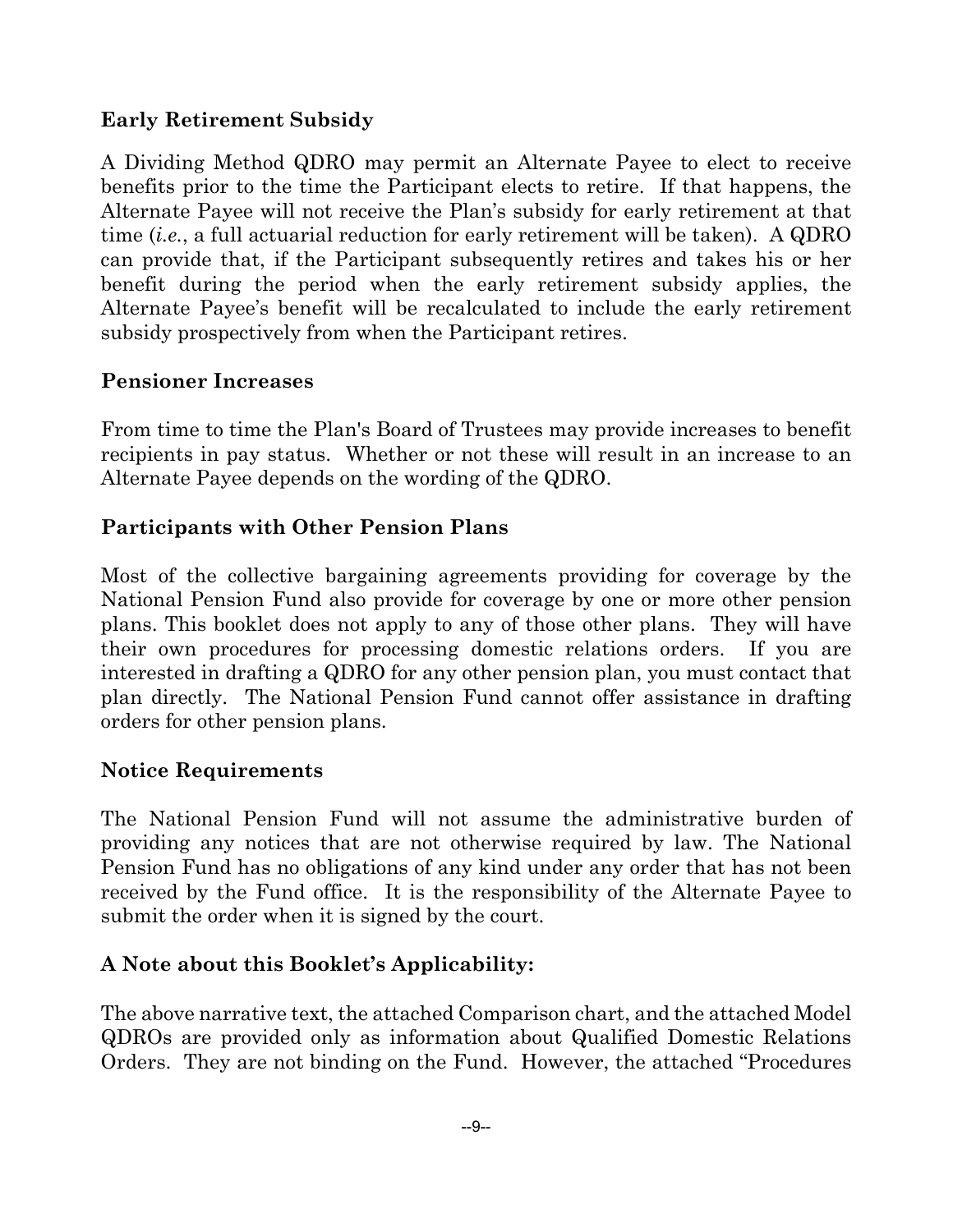for Processing Domestic Relations Orders" were formally adopted by the Board of Trustees and are followed by the Trustees and the Fund.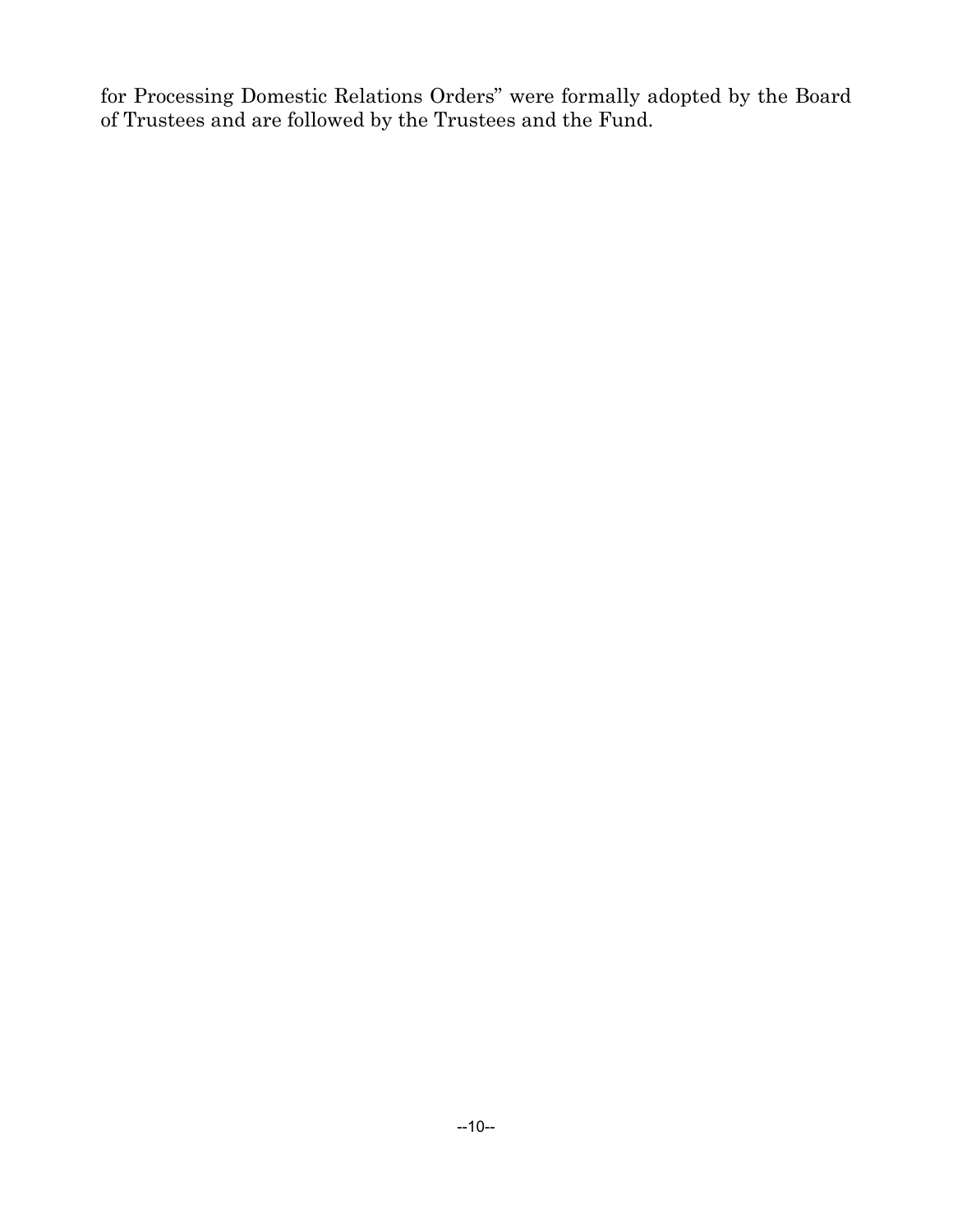# **A Note about Model Orders**

The three model orders set forth below are basic examples provided for informational purposes. The models are not intended to present every option in drafting a qualified order. They do illustrate the differences between the sharing method and the dividing method. They also show how the content of an order changes depending on whether the Participant has not yet retired or is already in pay status at the time the order is entered.

For ease of illustration only, the model orders refer to the Participant using a male pronoun ("he") and to the Alternate Payee using a female pronoun ("she"). You should obviously modify this to fit your situation.

You are not required to use the models. If requested, the Fund will make a nonbinding preliminary review of any draft order you have negotiated before you submit it the Court.

\_\_\_\_\_\_\_\_\_\_\_\_\_\_\_\_\_\_\_\_\_\_\_\_\_\_\_\_\_\_\_\_\_\_\_\_\_\_\_\_\_\_\_\_\_\_\_\_\_\_\_\_\_\_\_\_\_\_

Attachments:

| Summary Comparison of the "Sharing" Versus<br>the "Dividing" Methods                  | Page 11  |
|---------------------------------------------------------------------------------------|----------|
| Model A: Simple QDRO Using the Dividing Method<br>(Participant Not Yet in Pay Status) | Page A-1 |
| Model B: Simple QDRO Using the Sharing Method<br>(Participant Not Yet in Pay Status)  | Page B-1 |
| Model C: Simple QDRO (Participant Already in Pay Status)                              | Page C-1 |
| Procedures for Processing Domestic Relations Orders                                   | Addendum |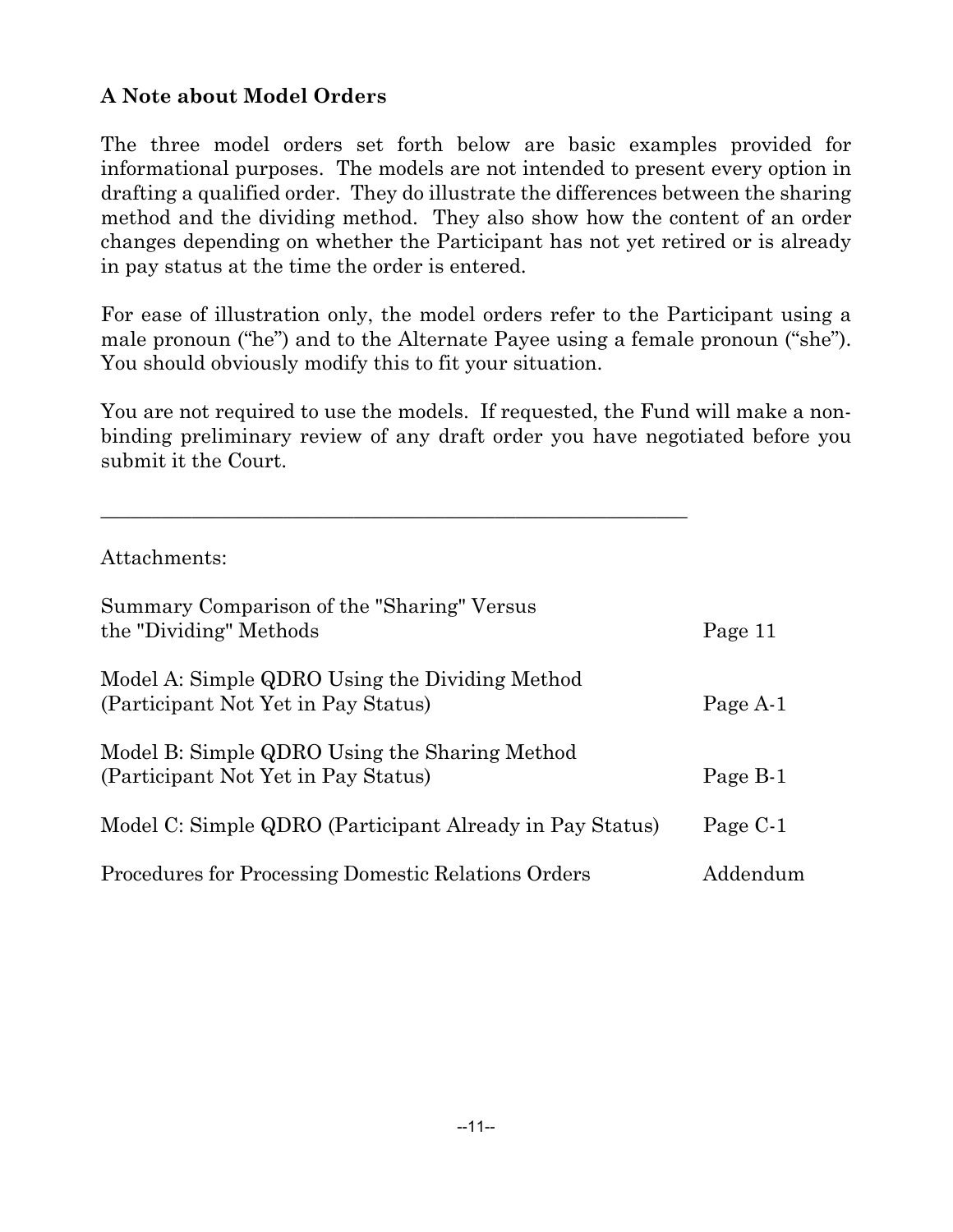#### **SUMMARY COMPARISON OF THE "SHARING" VERSUS THE "DIVIDING" METHODS**

Alternate Payee receives a portion of the Participant's benefit payments if, as and when they are paid to Participant.

This form of QDRO can be used whether Participant has or has not yet started to receive benefits.

The Alternate Payee's benefit may start with any payment that is made to the Participant.

For Participant not yet in pay status, QDRO may treat Alternate Payee as Surviving Spouse for a preretirement surviving spouse pension based on Participant's entire benefit or a portion of it. QDRO may require that Participant's portion be paid in Joint and Surviving Spouse form with Alternate Payee designated as surviving spouse.

 If the Alternate Payee dies before the commencement of benefits to either party, Alternate Payee's benefit reverts to surviving Participant unless QDRO names a successor Alternate Payee.

 If the Alternate Payee dies after the commencement of benefits to either party, Alternate Payee's benefit reverts to the surviving Participant unless the QDRO names a successor Alternate Payee.

 The Alternate Payee's benefit may be set for any period the Participant is paid.

#### **Sharing Dividing Property (Separate Entitlement)**

Alternate Payee receives a payment for life actuarially adjusted for her life expectancy. Alternate Payee may choose the form of her/his benefit other than a joint and survivor form with a subsequent spouse.

A separate entitlement cannot be set up from the benefit of a Participant who is already in pay status.

Alternate Payee may elect when his or her payments begin to the extent permitted by QDRO, but the start date cannot be before Participant reaches or would have reached age 55 or after April 1 following calendar year in which Participant reaches or would have reached age 72.

QDRO may treat Alternate Payee as the Surviving Spouse for a preretirement surviving spouse pension based on the Participant's entire benefit or a portion of it. QDRO may require that the Participant's portion be paid in Joint and Surviving Spouse form with Alternate Payee designated as surviving spouse.

If the Alternate Payee dies before the commencement of benefits to either party, Alternate Payee's benefit reverts to Participant unless QDRO names a successor Alternate Payee.

If the Alternate Payee dies after the commencement of benefits to Alternate Payee, any survivor benefits payable on behalf of the Alternate Payee will be made to the Alternate Payee's designated beneficiary.

The Alternate Payee's benefit is payable for the Alternate Payee's life.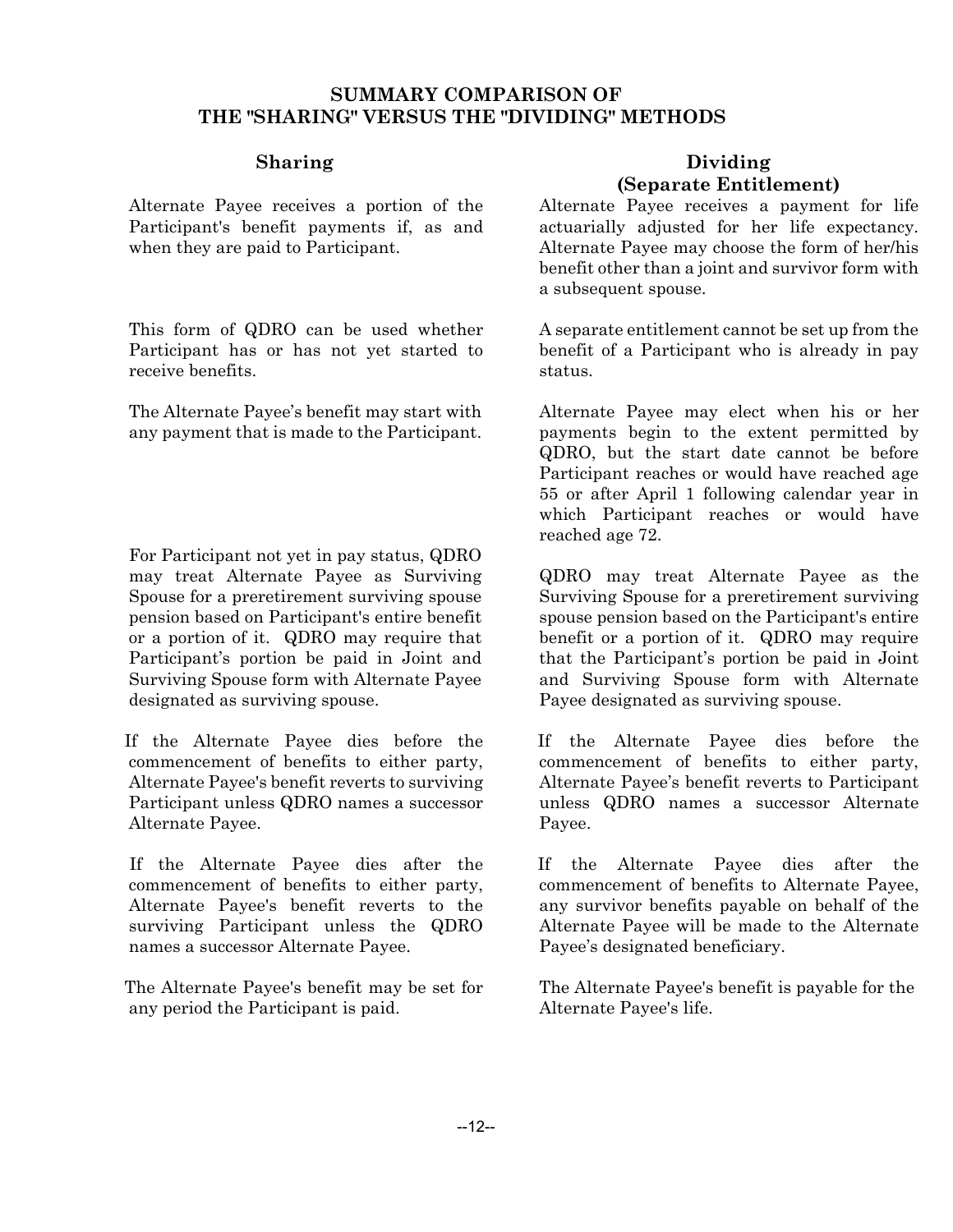## **MODEL A: SIMPLE QDRO USING DIVIDING METHOD (AVAILABLE ONLY IF PARTICIPANT IS NOT YET IN PAY STATUS)**

| In the | Court of  | State of                          |  |
|--------|-----------|-----------------------------------|--|
|        | Plaintiff |                                   |  |
| VS.    |           | Case No. $\overline{\phantom{a}}$ |  |
|        | Defendant |                                   |  |

## **QUALIFIED DOMESTIC RELATIONS ORDER**

The following disposition is made of the Participant's pension benefits from:

 **The United Association National Pension Fund 103 Oronoco Street Alexandria, VA 22314-2047** 

#### 1. **Plan Participant Information**:

The Participant is \_\_\_\_\_\_\_\_\_\_\_\_\_(name) whose current mailing address is

#### 2. **Alternate Payee Information**:

\_\_\_\_\_\_\_\_\_\_\_\_\_\_\_\_\_\_\_\_\_\_\_\_\_\_\_\_\_\_\_\_\_\_\_\_\_\_\_\_\_\_\_\_\_.

\_\_\_\_\_\_\_\_\_\_\_\_\_\_\_\_\_\_\_\_\_\_\_\_\_\_\_\_\_\_\_\_\_\_\_\_\_\_\_\_\_\_\_\_.

The Alternate Payee is \_\_\_\_\_\_\_\_ (name) whose current mailing address is

**Note: For privacy reasons, the Participant's and Alternate Payee's Social Security Number and date of birth are omitted from the Order but will be provided in the cover letter forwarding the Order to the Fund.** 

|            |  | 3. Date of Marriage and Divorce: The Participant and Alternate Payee were |  |                               |  |  |
|------------|--|---------------------------------------------------------------------------|--|-------------------------------|--|--|
| married on |  |                                                                           |  | and were granted a divorce on |  |  |
|            |  |                                                                           |  |                               |  |  |

#### 4. **Assignment of Benefits to Alternate Payee:**

The Alternate Payee is hereby assigned a portion of the Participant's accrued pension benefit. The Fund is to make the payment of the Alternate Payee's benefit directly to the Alternate Payee.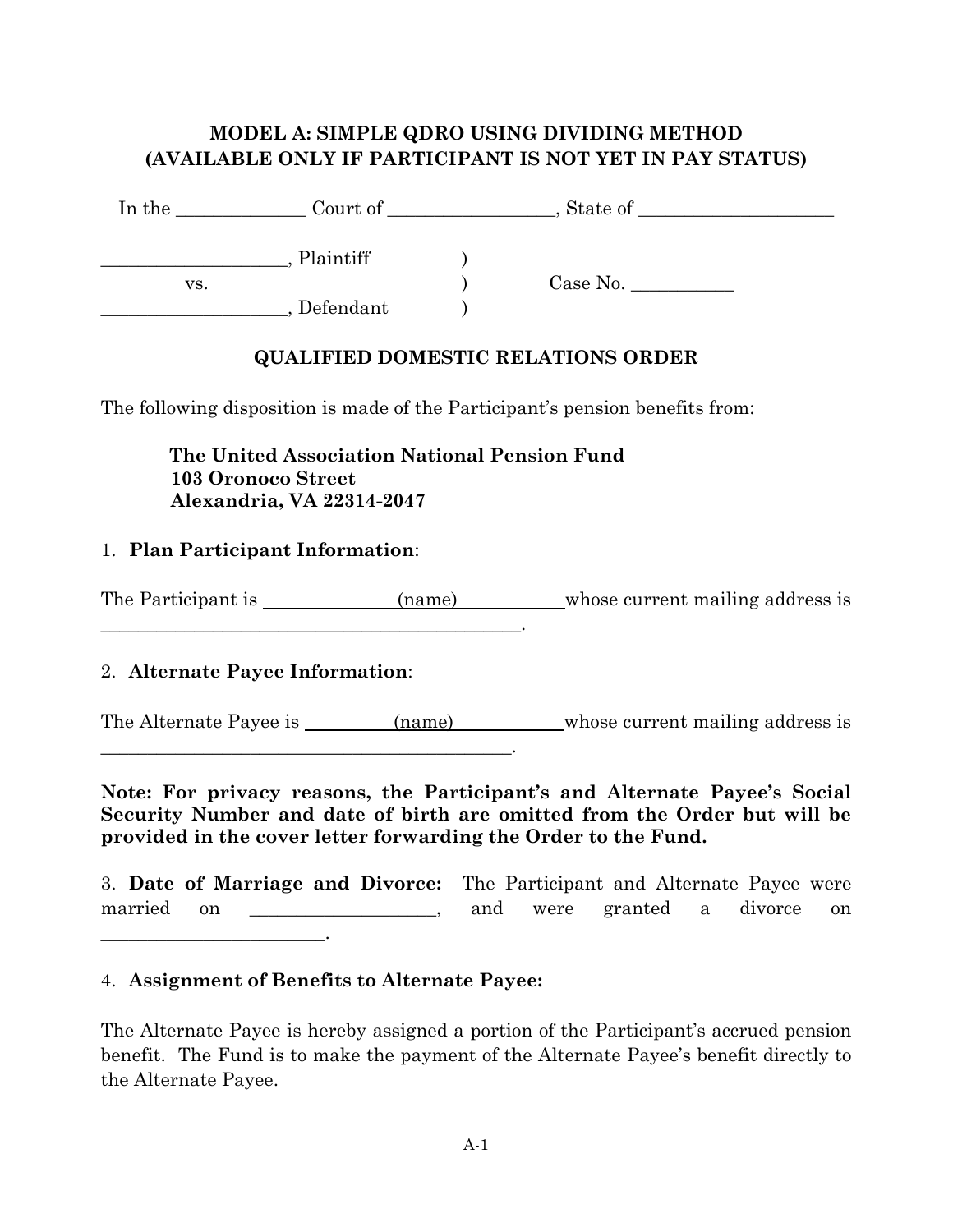5. **Benefit Formula for the Alternate Payee:** The Fund shall determine the Alternate Payee's portion of the Participant's accrued benefit using the following formula *(choose one of the following for your order)*:

| Pension Credit Accrued During Marriage<br>$50\% \times$<br>Total Pension Credit on Effective Date | Accrued Benefit<br>$\mathbf{x}$<br>on Alternate Payee's<br>Effective Date |
|---------------------------------------------------------------------------------------------------|---------------------------------------------------------------------------|
| OR                                                                                                |                                                                           |
| 50% of the Benefit Accrued by the Participant from the Date of Marriage to the Date of Divorce    |                                                                           |
| OR.                                                                                               |                                                                           |

50% of the Benefit Accrued as of the Alternate Payee's Effective Date

6. **Form of Payment to Alternate Payee:** The Alternate Payee's portion of the Participant's benefit shall be payable as a separate interest actuarially adjusted for the Alternate Payee's life. The Alternate Payee may elect any applicable payment form under the terms of the Plan, with the exception of the Plan's joint and survivor forms with a subsequent spouse.

7. **Commencement of Payment to Alternate Payee**: The Alternate Payee's effective date shall be the first of the month following receipt by the Fund of the Alternate Payee's written application and timely election. The Alternate Payee's effective date may not be sooner than when the Participant reaches his earliest retirement age under the Plan.

8. **Form of Payment to the Participant:** The Participant may elect any applicable form of benefit payment under the Plan for the portion of the benefit not otherwise assigned to the Alternate Payee under this order. This includes the right to elect a joint and surviving spouse form of payment with a subsequent spouse if applicable.

9. **Early Retirement Subsidy and Pensioner Increases**:If and when the Participant retires early and receives an early retirement subsidy, the Alternate Payee will be entitled to have her benefit amount adjusted prospectively to reflect an early retirement subsidy. The Alternate Payee shall also be entitled to a portion of any benefit improvements that are provided to the Participant, following the same formula and adjustments as set forth above.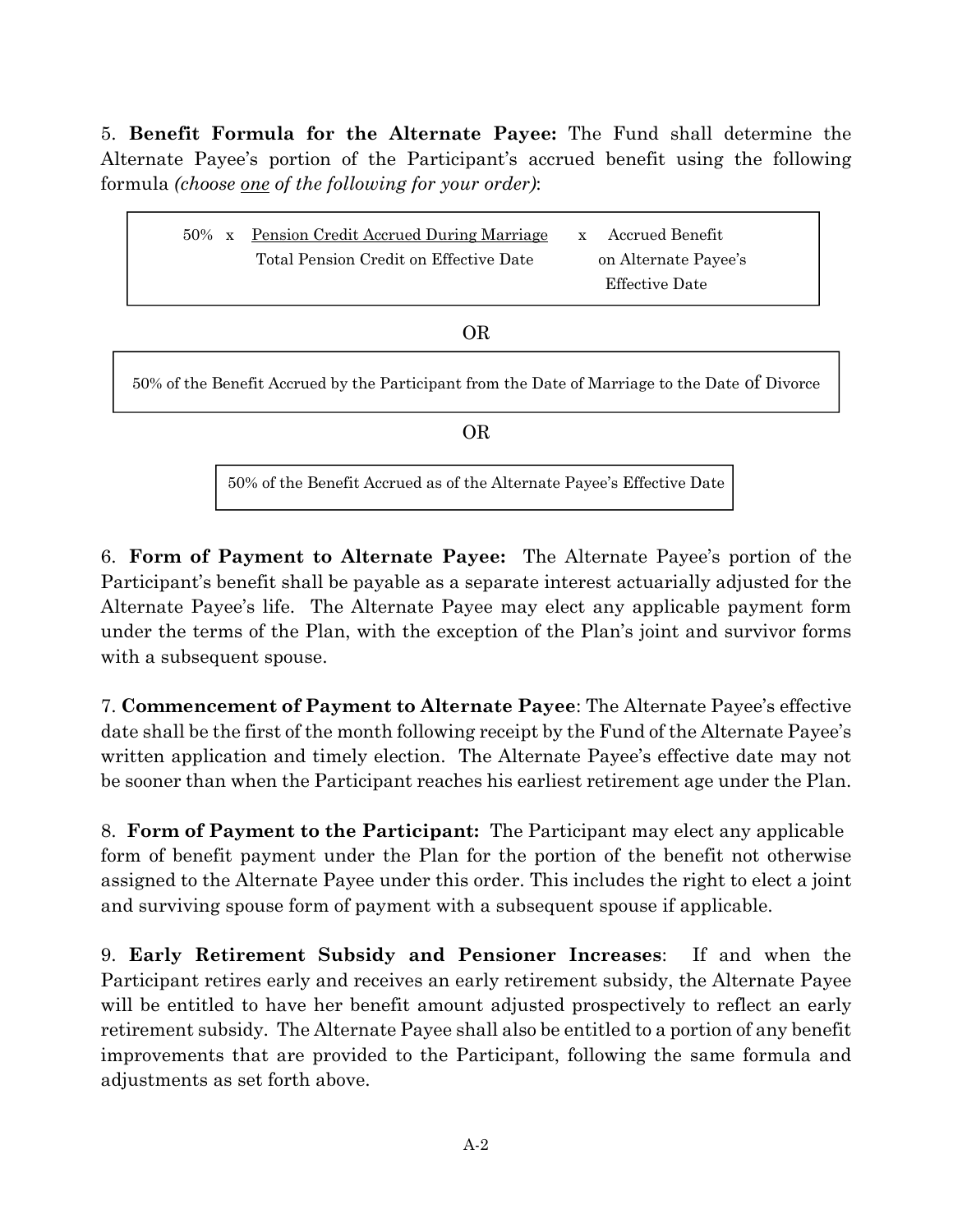10. **Effect of Death of Alternate Payee**: If the Alternate Payee dies prior to establishing an effective date of benefits, the Alternate Payee's benefit will revert to the Participant. If the Alternate Payee dies after commencing to receive benefits, survivor benefits, if any, will be paid in accordance with the form of payment elected by the Alternate Payee to the Alternate Payee's designated beneficiary.

11. **Effect of Death of Participant**: If the Participant dies before the Participant or the Alternate Payee has established an effective date of benefits, no benefits shall be payable to the Alternate Payee hereunder, except that the Fund shall treat the Alternate Payee as the Qualified Surviving Spouse of the Participant for purposes of a portion of the Plan's Preretirement Surviving Spouse Pension determined under the formula set out in paragraph 5 above. The Alternate Payee shall not be considered the Participant's surviving spouse for any other purpose. If the Participant dies at any other time, his death shall have no effect on the Alternate Payee's entitlement to benefits under this Order.

12. **Federal Tax Reporting**: For Federal income tax purposes, the Alternate Payee and not the Participant shall be treated as the distributee of all benefits made by the Fund to the Alternate Payee pursuant to this order. The Fund will issue a 1099R to the Alternate Payee at the end of each calendar year.

13. **Right to Amend:** The Court retains jurisdiction over this matter to amend this order if necessary to establish or maintain its qualification as a Qualified Domestic Relations Order under the Retirement Equity Act and the rules of the United Association National Pension Fund.

 $\mathcal{L}_\text{max}$  and  $\mathcal{L}_\text{max}$  and  $\mathcal{L}_\text{max}$  and  $\mathcal{L}_\text{max}$  and  $\mathcal{L}_\text{max}$  and  $\mathcal{L}_\text{max}$ 

SO ORDERED,

this \_\_\_\_\_\_day of \_\_\_\_\_\_\_\_\_\_\_\_, 20\_\_\_\_\_.

Judge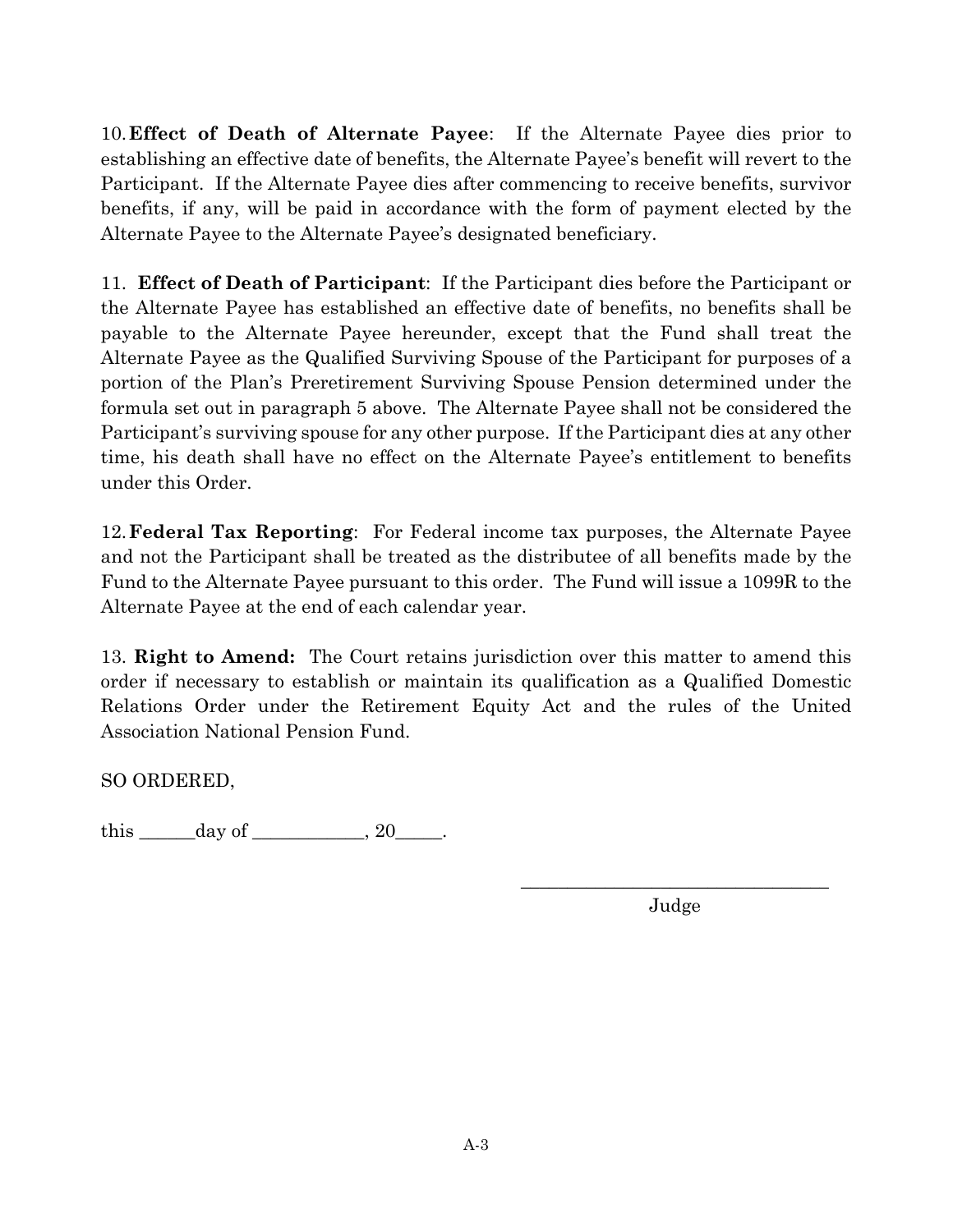## **MODEL B: SIMPLE QDRO USING SHARING METHOD PARTICIPANT NOT YET IN PAY STATUS**

| In the | Court of $\_\_$ | State of                          |  |
|--------|-----------------|-----------------------------------|--|
|        | Plaintiff       |                                   |  |
| VS.    |                 | Case No. $\overline{\phantom{a}}$ |  |
|        | Defendant       |                                   |  |

#### **QUALIFIED DOMESTIC RELATIONS ORDER**

The following disposition is made of the Participant's pension benefits from:

 **The United Association National Pension Fund 103 Oronoco Street Alexandria, VA 22314-2047** 

#### 1. **Plan Participant Information**:

The Participant is (name) whose current mailing address is

#### 2. **Alternate Payee Information**:

\_\_\_\_\_\_\_\_\_\_\_\_\_\_\_\_\_\_\_\_\_\_\_\_\_\_\_\_\_\_\_\_\_\_\_\_\_\_\_\_\_\_\_\_\_.

\_\_\_\_\_\_\_\_\_\_\_\_\_\_\_\_\_\_\_\_\_\_\_\_\_\_\_\_\_\_\_\_\_\_\_\_\_\_\_\_\_\_\_\_.

The Alternate Payee is \_\_\_\_\_\_\_\_ (name) whose current mailing address is

**Note: For privacy reasons, the Participant's and Alternate Payee's Social Security Number and date of birth are omitted from the Order but will be provided in the cover letter forwarding the Order to the Fund.** 

3. **Date of Marriage and Divorce:** The Participant and Alternate Payee were married on the same contains the married on the same contains a divorce on the same contains a divorce on the s \_\_\_\_\_\_\_\_\_\_\_\_\_\_\_\_\_\_\_\_\_\_\_\_.

#### 4. **Assignment of Benefits to Alternate Payee:**

The Alternate Payee is hereby assigned a portion of the pension benefit payments that would otherwise be made to the Participant. The Fund is to make payment of the Alternate Payee's portion of each benefit payment directly to the Alternate Payee.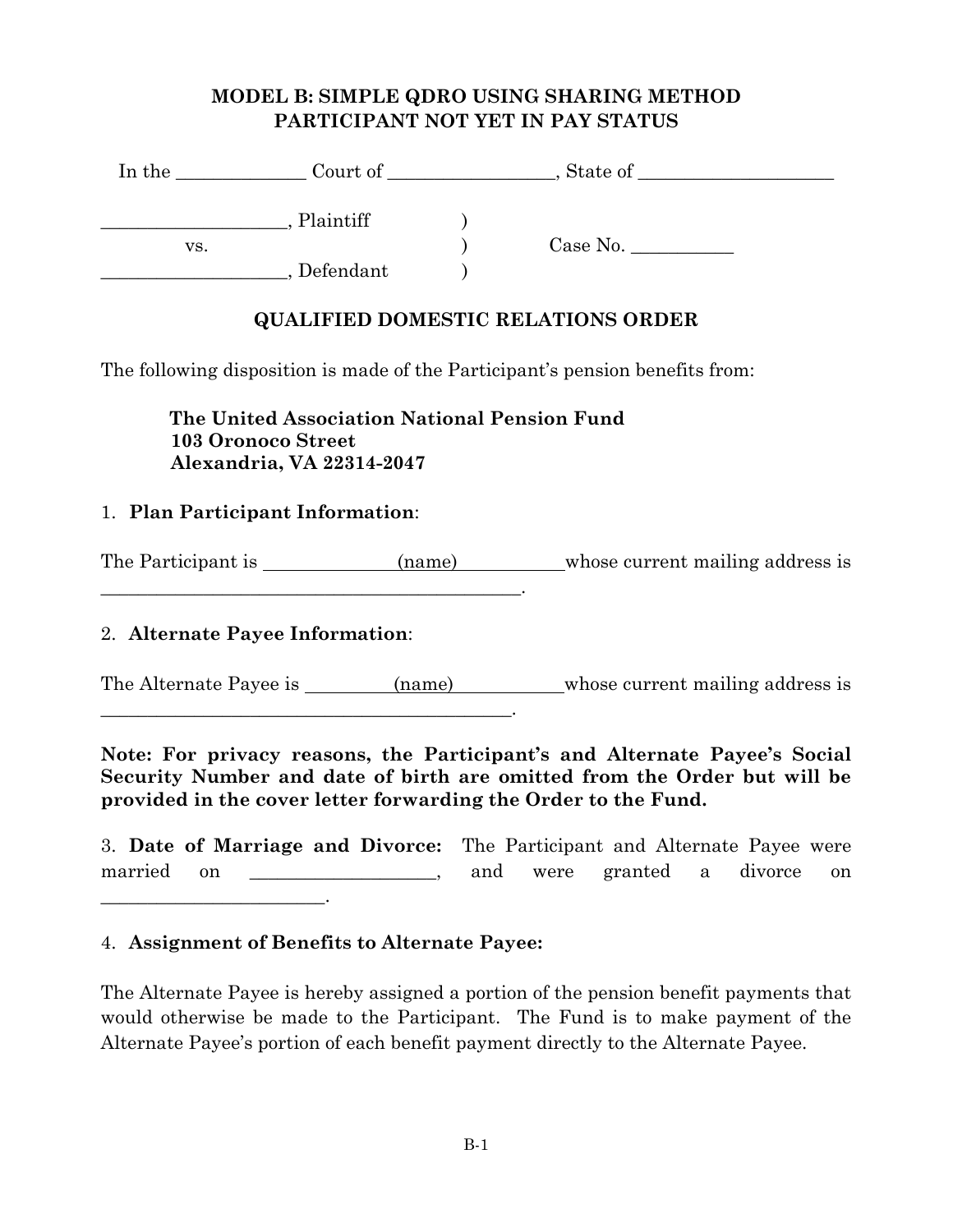5. **Benefit Formula for the Alternate Payee's Share:** The Fund shall determine the Alternate Payee's portion of the Participant's pension benefit payments using the following formula *(choose one of the following for your order)*:

| 50%<br>$\mathbf{x}$ | Pension Credit Accrued During Marriage                                                                         | $\mathbf{x}$ | Total Amount of the Benefit |
|---------------------|----------------------------------------------------------------------------------------------------------------|--------------|-----------------------------|
|                     | Total Pension Credit on Effective Date                                                                         |              | Payment                     |
|                     |                                                                                                                |              |                             |
|                     | <b>OR</b>                                                                                                      |              |                             |
|                     | 50% of the Total Benefit Amount Accrued by the Participant<br>from the Date of Marriage to the Date of Divorce |              |                             |
|                     | OR                                                                                                             |              |                             |
|                     |                                                                                                                |              |                             |
|                     | 50% of the Total Amount of the Benefit Payment                                                                 |              |                             |

6. **Form of Payment to Alternate Payee:** The Alternate Payee shall receive from the Fund the portion determined under the above formula as a share of each payment made to Participant in the adjusted form of the Plan's 50% Joint and Surviving Spouse Pension with the Alternate Payee treated as the Participant's Qualified Spouse for that portion.

7. **Period of Payment to Alternate Payee**: The Alternate Payee's effective date of benefits will be the Participant's effective date of benefits. Payments to the Alternate Payee will commence as of the first of the month following receipt by the Fund of the Alternate Payee's written application. The Alternate Payee will continue to receive the above-defined portion of the benefit paid to the Participant until the Participant's death and then will receive surviving spouse benefits as set forth in paragraph 6 above. Should the Alternate Payee die prior to the Participant, her portion will revert to the Participant. If the Participant dies before he or the Alternate Payee has established an effective date of benefits, no benefits will be payable to the Alternate Payee except as provided in paragraph 10 below.

8. **Form of Payment to the Participant:** The Participant may elect any applicable form of benefit payment under the Plan for the portion of the benefit not otherwise assigned to the Alternate Payee under this order. This includes the right to elect a joint and surviving spouse form of benefit with a subsequent spouse if applicable.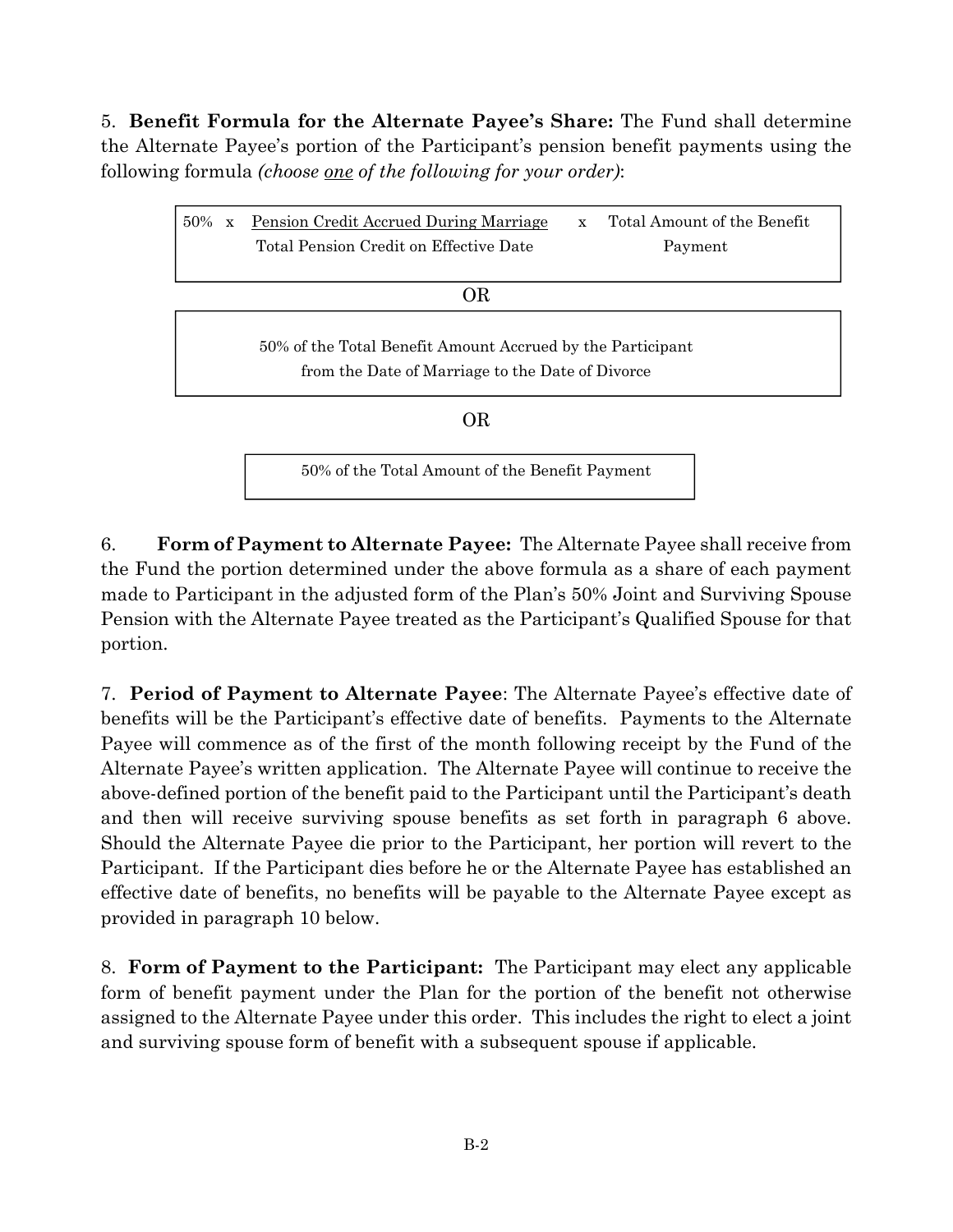9. **Pensioner Increases**:After the Participant enters pay status, the Alternate Payee shall be entitled to a portion of any benefit improvements that are provided to the Participant, following the same formula and adjustments as set forth above.

10. **Preretirement Surviving Spouse Pension**: If the Participant dies before the Participant has established an effective date of benefits, no benefits shall be payable to the Alternate Payee hereunder, except that the Fund shall treat the Alternate Payee as the Qualified Surviving Spouse of the Participant for purposes of a portion of the Plan's Preretirement Surviving Spouse Pension determined under the formula set out in paragraph 5 above.

11. **Federal Tax Reporting**: For Federal income tax purposes, the Alternate Payee and not the Participant shall be treated as the distributee of all benefits made by the Fund to the Alternate Payee pursuant to this order. The Fund will issue a 1099R to the Alternate Payee at the end of each calendar year.

12. **Right to Amend:** The Court retains jurisdiction over this matter to amend this order if necessary to establish or maintain its qualification as a Qualified Domestic Relations Order under the Retirement Equity Act and the rules of the United Association National Pension Fund.

 $\mathcal{L}_\text{max}$  and  $\mathcal{L}_\text{max}$  and  $\mathcal{L}_\text{max}$  and  $\mathcal{L}_\text{max}$  and  $\mathcal{L}_\text{max}$  and  $\mathcal{L}_\text{max}$ 

SO ORDERED,

this  $\_\_\_\_\_\_\_\_\$  day of  $\_\_\_\_\_\_\$  , 20 $\_\_\_\_\$ 

Judge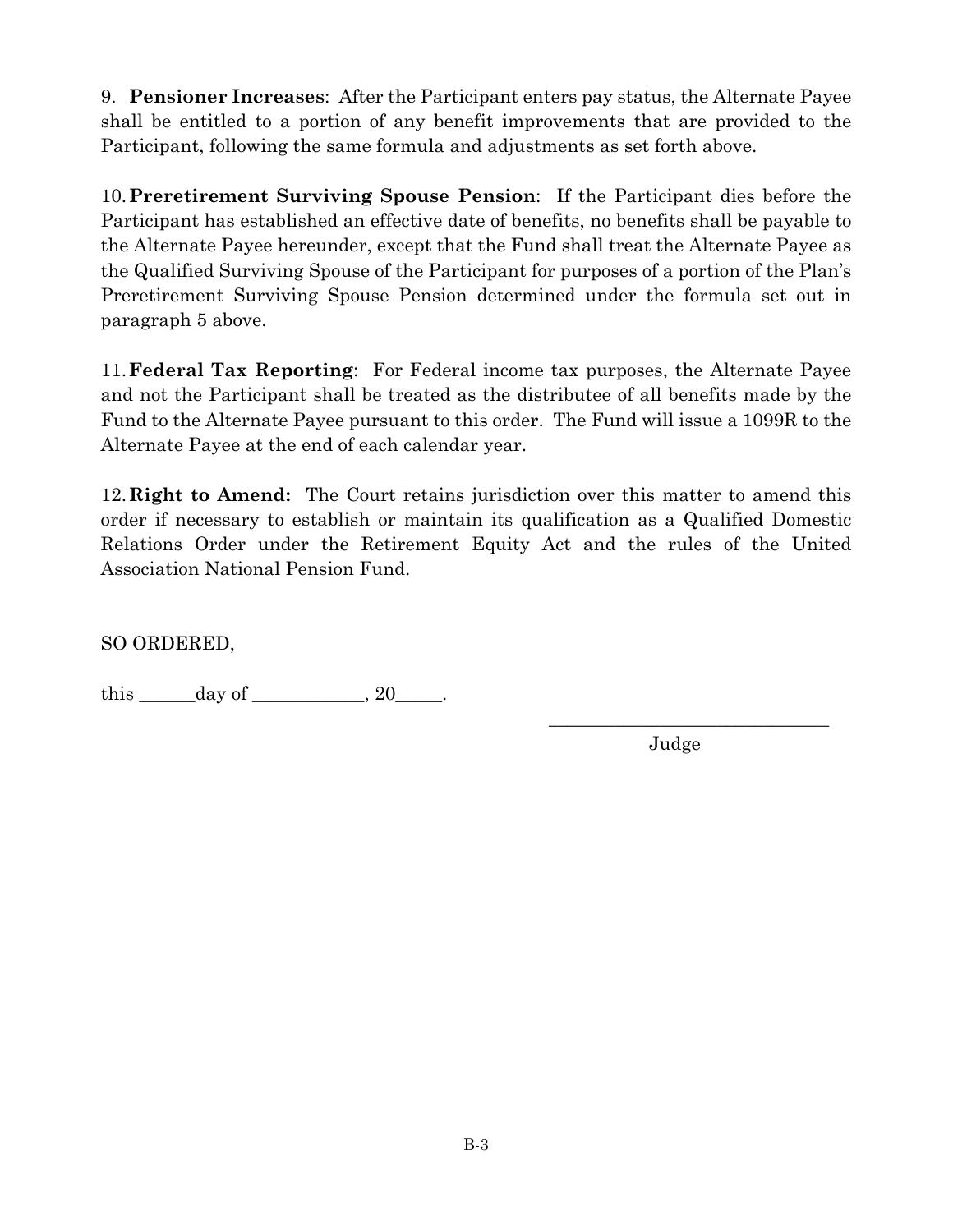## **MODEL C: Simple QDRO (PARTICIPANT ALREADY IN PAY STATUS)**

| In the | Court of  | State of |  |
|--------|-----------|----------|--|
|        | Plaintiff |          |  |
| VS.    |           | Case No. |  |
|        | Defendant |          |  |

## **QUALIFIED DOMESTIC RELATIONS ORDER**

The following disposition is made of the Participant's pension benefits from:

 **The United Association National Pension Fund 103 Oronoco Street Alexandria, VA 22314-2047** 

#### 1. **Plan Participant Information**:

The Participant is (name) whose current mailing address is

#### 2. **Alternate Payee Information**:

\_\_\_\_\_\_\_\_\_\_\_\_\_\_\_\_\_\_\_\_\_\_\_\_\_\_\_\_\_\_\_\_\_\_\_\_\_\_\_\_\_\_\_\_\_.

\_\_\_\_\_\_\_\_\_\_\_\_\_\_\_\_\_\_\_\_\_\_\_\_\_\_\_\_\_\_\_\_\_\_\_\_\_\_\_\_\_\_\_\_.

The Alternate Payee is (name) whose current mailing address is

**Note: For privacy reasons, the Participant's and Alternate Payee's Social Security Number and date of birth are omitted from the Order but will be provided in the cover letter forwarding the Order to the Fund.** 

3. **Date of Marriage and Divorce:** The Participant and Alternate Payee were married on \_\_\_\_\_\_\_\_\_\_\_\_\_\_\_\_\_, and were granted a divorce on \_\_\_\_\_\_\_\_\_\_\_\_\_\_\_\_\_\_\_\_\_\_\_\_.

<sup>4.</sup> **Assignment of Benefits to Alternate Payee:** The Alternate Payee is hereby assigned to receive prospectively a portion of the pension benefit payments that the Participant is currently receiving. The Fund is to make payment of the Alternate Payee's portion of each benefit payment directly to the Alternate Payee.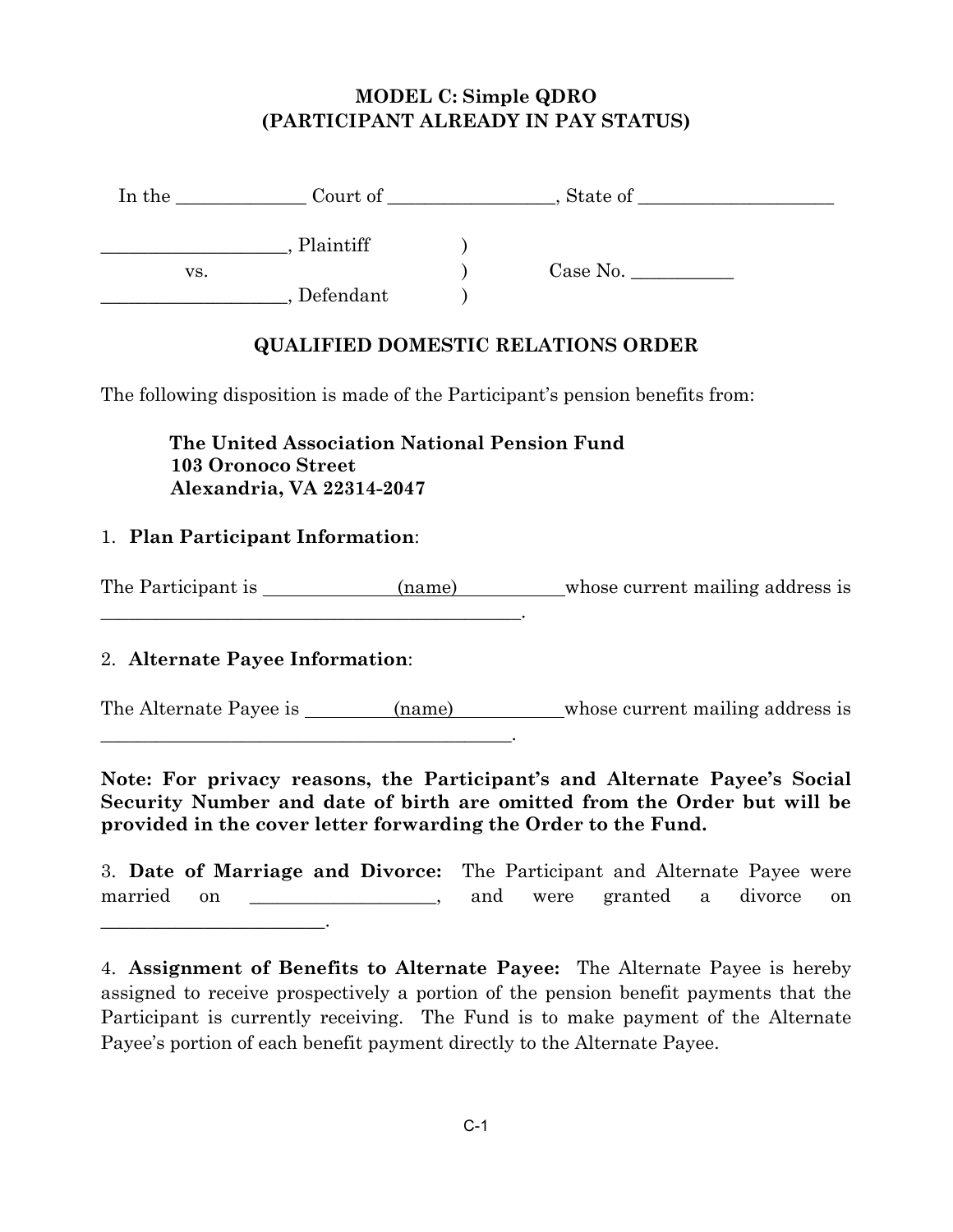5. **Benefit Formula for the Alternate Payee:** The Fund shall determine the Alternate Payee's portion of each of the Participant's benefit payments using the following formula *(choose one of the following for your order)*:

| $50\% \times$ | Pension Credit Accrued During Marriage<br>Total Pension Credit on Effective Date                               | $\mathbf x$ | Total Amount<br>of the Benefit Payment |  |  |  |
|---------------|----------------------------------------------------------------------------------------------------------------|-------------|----------------------------------------|--|--|--|
|               | ΟR                                                                                                             |             |                                        |  |  |  |
|               | 50% of the Total Benefit Amount Accrued by the Participant<br>from the Date of Marriage to the Date of Divorce |             |                                        |  |  |  |
|               |                                                                                                                |             |                                        |  |  |  |

50% of the Total Amount by the Benefit Payment

6. **Form and Period of Payment to Alternate Payee:** The Alternate Payee shall receive from the Fund a portion of each benefit payment made to the Participant, determined under the above formula, effective with the first payment made by the Fund after its receipt of this order. The Alternate Payee's effective date of benefits will be the date of the first payment made to the Participant after the date this Order is received by the Fund. Payments to the Alternate Payee will commence following receipt by the Fund of the Alternate Payee's written payment documents.

The form of benefit to the Participant will not change because of this order. At the Participant's death, benefits to the Alternate Payee shall cease, unless the form of benefit is a joint and surviving spouse pension that began while the Participant and Alternate Payee were still married such that the survivor annuity reduction was made based on the Alternate Payee's age. In that case, after the Participant's death, the Alternate Payee will receive the surviving spouse annuity elected at the time of retirement. Should the Alternate Payee predecease the Participant, the Alternate Payee's portion of the Participant's benefit as assigned in this order will revert to the Participant.

**7. Pensioner Increases**:The Alternate Payee shall be entitled to a portion of any benefit improvements that are provided to the Participant after the Alternate Payee's effective date of benefits, following the same formula and adjustments as set forth above.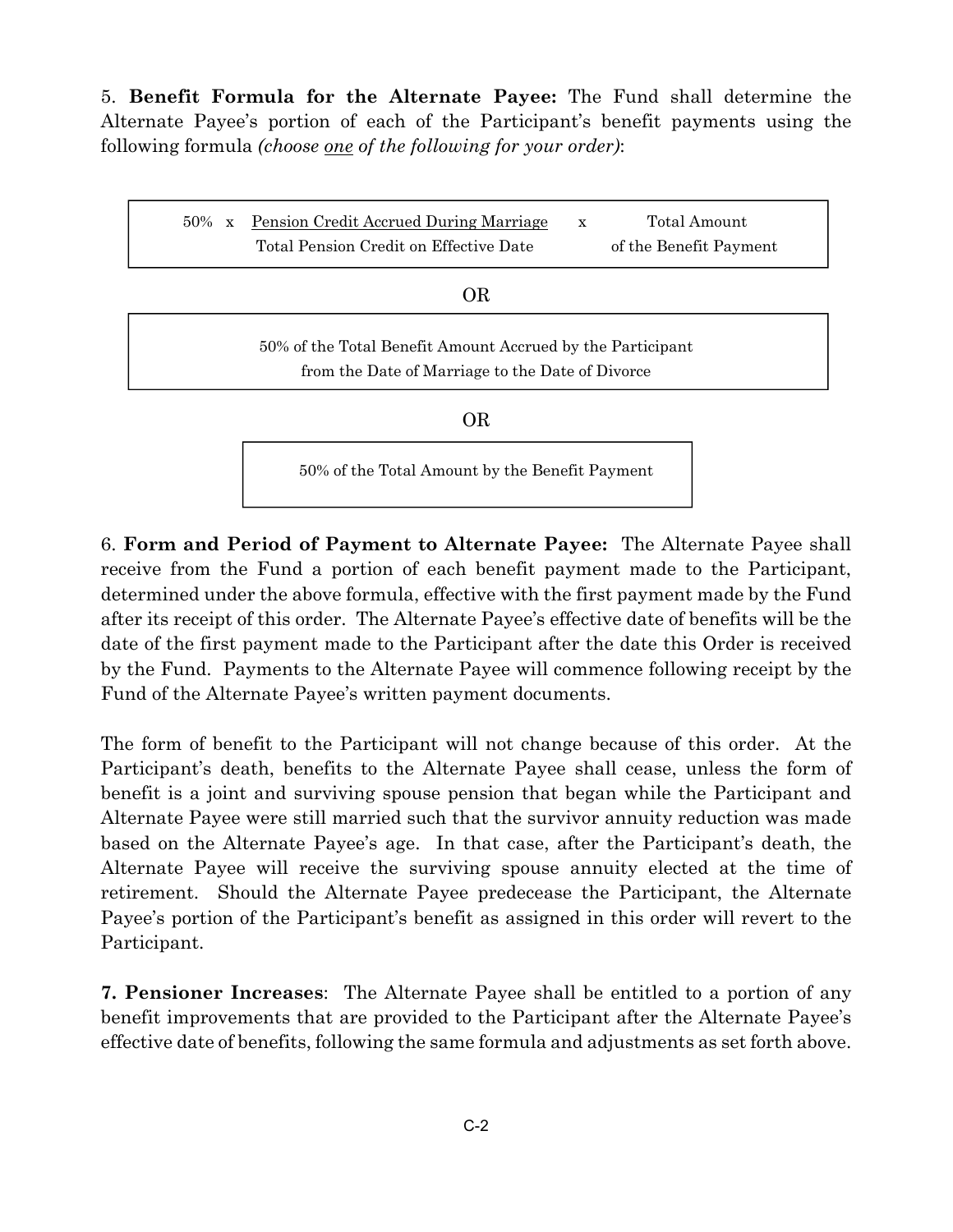8. **Federal Tax Reporting**: For Federal income tax purposes, the Alternate Payee and not the Participant shall be treated as the distributee of all benefits made by the Fund to the Alternate Payee pursuant to this order. The Fund will issue a 1099R to the Alternate Payee at the end of each calendar year.

9. **Right to Amend:** The Court retains jurisdiction over this matter to amend this order if necessary to establish or maintain its qualification as a Qualified Domestic Relations Order under the Retirement Equity Act and the rules of the United Association National Pension Fund.

|  | SO ORDERED, this |  | day of |  |
|--|------------------|--|--------|--|
|--|------------------|--|--------|--|

 $\mathcal{L}_\mathcal{L}$  , which is a set of the set of the set of the set of the set of the set of the set of the set of the set of the set of the set of the set of the set of the set of the set of the set of the set of the set of

Judge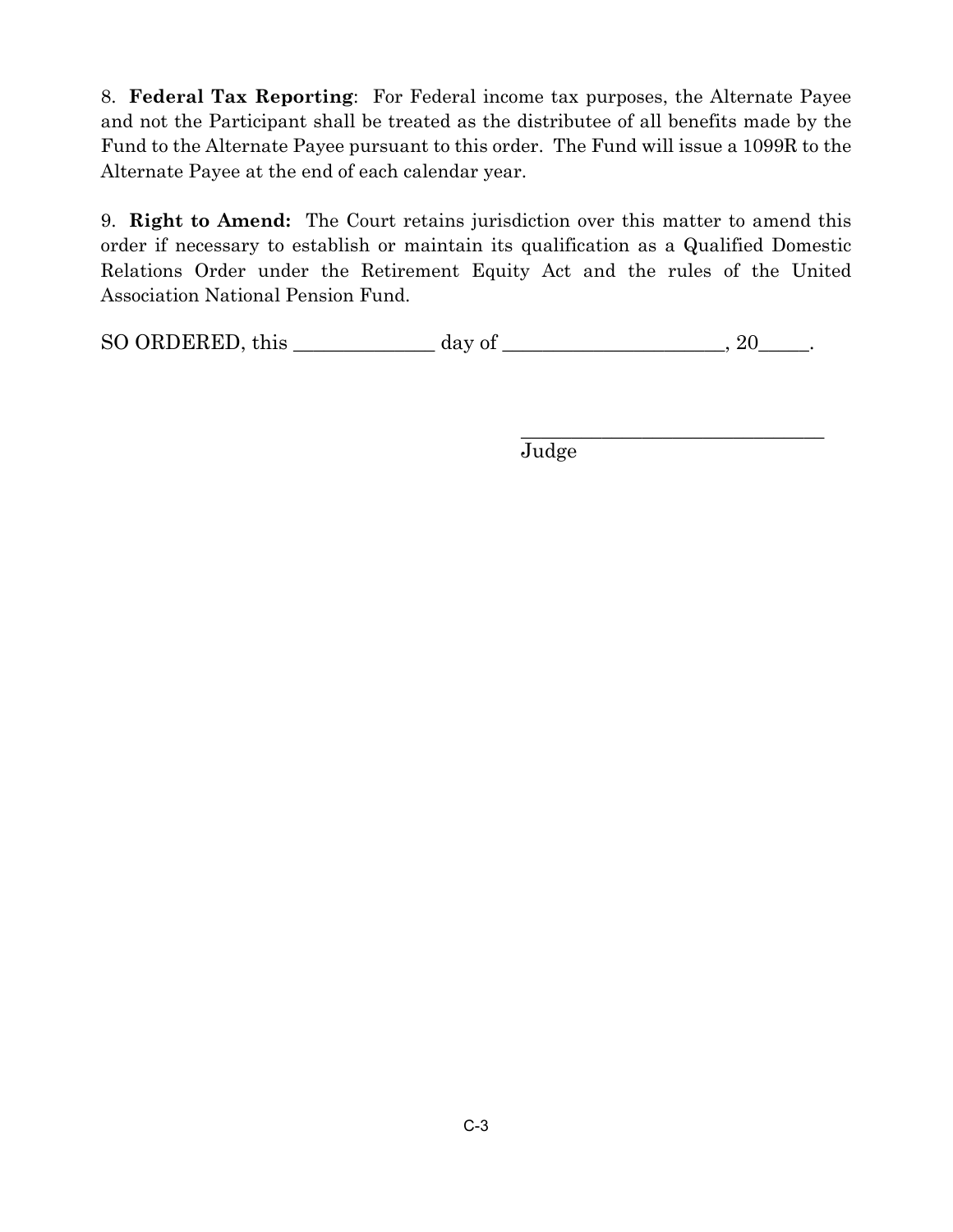## UNITED ASSOCIATION NATIONAL PENSION FUND PROCEDURES FOR PROCESSING DOMESTIC RELATIONS ORDERS

In accordance with Section 206(d)(3) of the Employee Retirement Income Security Act of 1974, as amended ("ERISA") and Section 414(p)(6) of the Internal Revenue Code as amended (the "Code"), the United Association National Pension Fund (the "Fund") will pay benefits under the terms of a Qualified Domestic Relations Order ("QDRO"). These procedures are intended to comply with the requirements of Section  $206(d)(3)(G)(ii)$  of ERISA and Section  $414(p)(6)$  of the Code. The Trustees may from time to time amend, restate, or terminate these procedures without notice.

#### DEFINITIONS

The term "Domestic Relations Order" means any judgment, decree, or order (including approval of a property settlement agreement) that relates to the provision of child support, alimony payments, or marital property rights to a spouse, former spouse, child, or other dependent of a Participant, and is made pursuant to a State domestic relations law (including community property law).

The term "Qualified Domestic Relations Order" means a Domestic Relations Order that: creates or recognizes the existence of an Alternate Payee's right to, or assigns to an Alternate Payee the right to, receive all or a portion of the benefits payable with respect to a Participant under a pension plan, and meets certain other requirements.

The term "Proposed Domestic Relations Order" means a draft of a Domestic Relations Order, which has not been issued or approved by a court or other authorized body. A Proposed Domestic Relations Order has no legal effect as described below.

The term "Alternate Payee" means any spouse, former spouse, child, or other dependent of a Participant who is recognized by a Qualified Domestic Relations Order as having a right to receive all, or a portion of, the benefits payable under a plan with respect to the Participant.

The term "Sharing Method" means assigning a portion of benefit payments to the Alternate Payee as they are actually made to the Participant. Under this method, the Alternate Payee receives a portion of each payment made to the Participant. Each receives a share of the total payment.

The term "Dividing Method/Separate Interest" means assigning to the Alternate Payee a separate interest in a portion of the Participant's accrued benefit by dividing the actuarial value of that benefit between the Participant and the Alternate Payee. The portion to the Alternate Payee is adjusted actuarially so that it is based on the life expectancy of the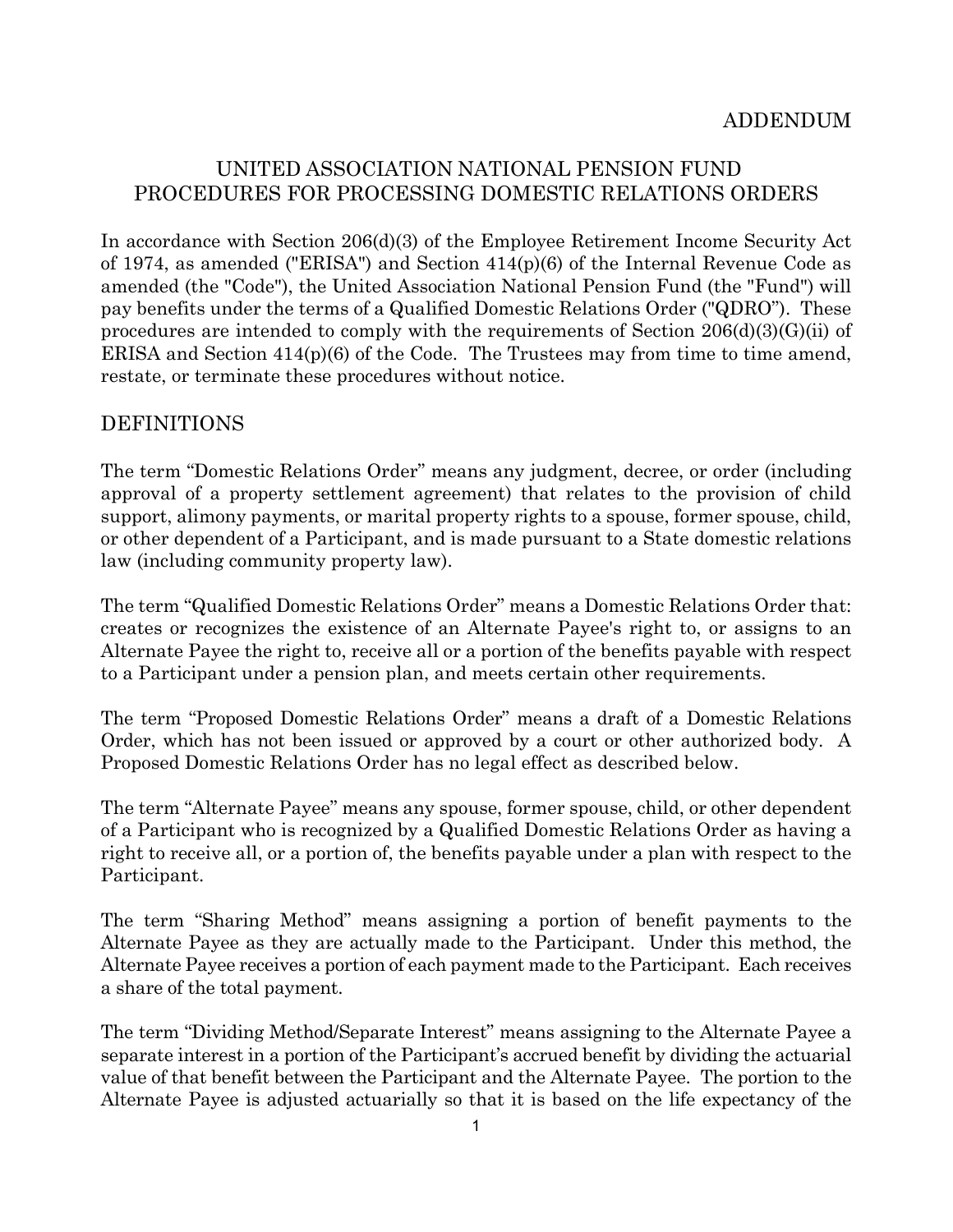Alternate Payee. Such a method is only available if the Participant has not yet commenced to receive benefits from the Fund at the time that the Domestic Relations Order is submitted to the Fund for qualification.

## 1. Information from Fund Office to Prospective Alternate Payees

Prospective Alternate Payees will be provided reasonable access to information necessary to prepare a Domestic Relations Order. Such information might include the QDRO Booklet, the Summary Plan Description, the Plan Document and a statement of whether the Participant is in pay status or has submitted an application as well as a statement of the Participant's accrued benefit entitlement. A prospective Alternate Payee is not required to submit a domestic relations order to the Fund as a prerequisite to being provided such information. Such disclosure may be conditioned, however, on a prospective Alternate Payee's representation that the request for the information is being made in connection with the preparation of a domestic relations order. The Fund Office may not impose a charge for providing information or for the processing of a Domestic Relations Order.

2. Notification of Receipt of Domestic Relations Order

The Fund office shall notify the Participant, all proposed Alternate Payees, and their identified legal counsel, of receipt of a Proposed Domestic Relations Order ("Proposed Order") or of an adjudicated Domestic Relations Order ("Order"). The Fund's notice will include a copy of the Fund's QDRO booklet, which includes model orders and the Fund's Procedures for Processing Domestic Relations Orders.

Copies of all future correspondence regarding the Proposed Order or Order will be sent to the Participant and Alternate Payee(s) and to their legal representatives, if any.

## 3. Determination of Qualification of an Adjudicated Domestic Relations Order

The Fund Office will review the Order to determine if it is a QDRO under the terms of the Plan. The Fund Office will not determine the validity of the Order under state domestic relations law. The Fund office will not fail to qualify a Domestic Relations Order on the basis that the Order fails to provide identifying information that is reasonably available to the Fund through other means.

In making the evaluation, the Fund Office may consult with Fund counsel and advisors. The determination of qualified status shall be made in a reasonable amount of time, but in no event later than 120 days after receipt of the Order by the Fund Office.

The Participant, the Alternate Payee, and their counsel, if known, shall be notified in writing of the Fund's decision concerning the qualified status of the Order. The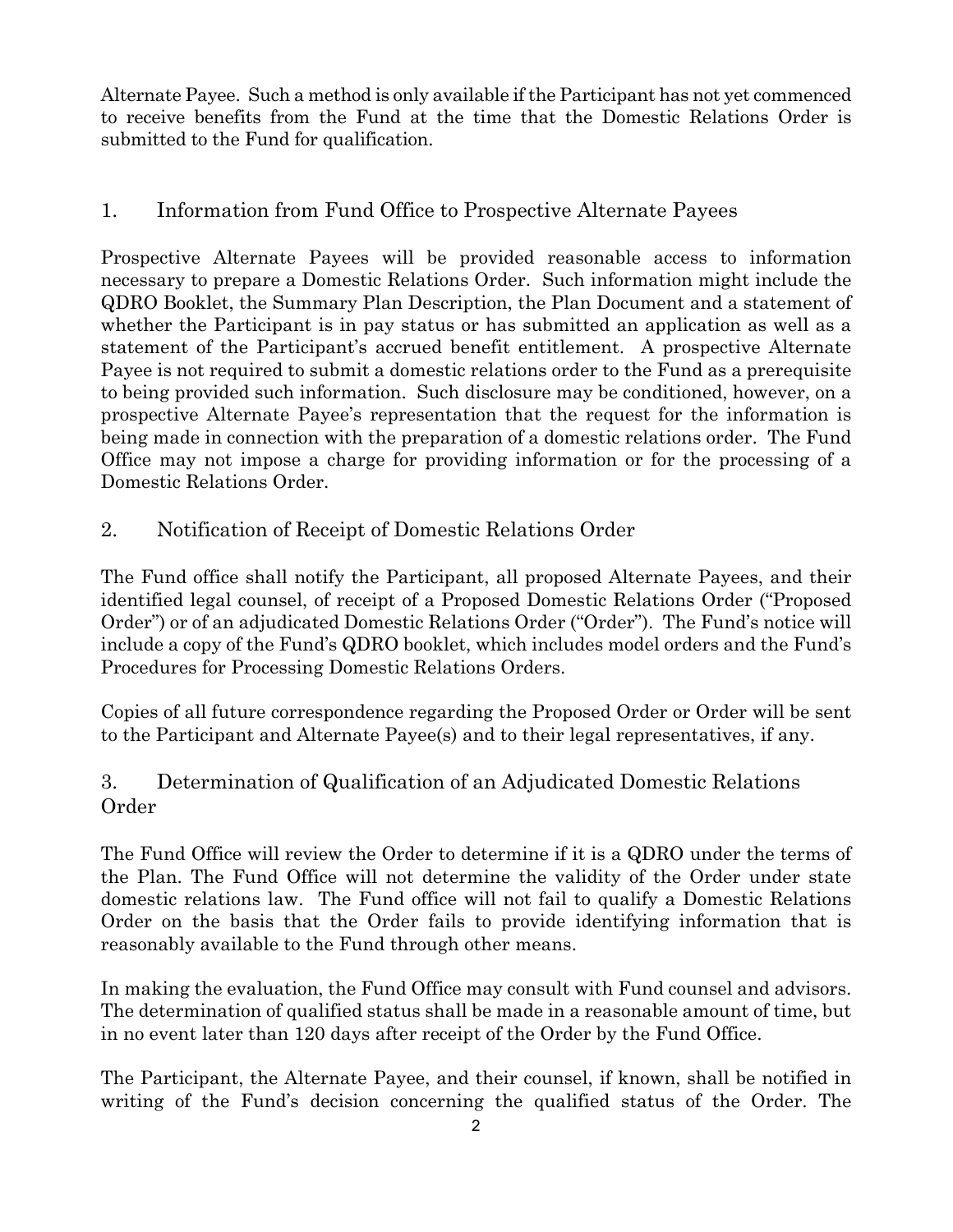notification shall state whether the Order is a QDRO and give a brief explanation of the basis for the determination. If the Order is found not to be a QDRO, the letter shall explain in what way it is deficient and how it could be modified to be found qualified under the law and the Plan. The letter shall also explain that the decision of the Fund Office about the qualified status of the domestic relations order is appealable to the Trustees.

If payment of benefits is approaching, the letter may enclose a Determination Response Form, which the parties can submit to the Fund to indicate that they do not wish to appeal the Fund's determination. If that Form is received back from all affected parties, the appeal period will terminate, and the Fund's decision will be final.

## 4. Separate Accounting and Delay of Benefit Payments During Determination Period

The Fund will separately account for and/or delay the payment of benefits during the determination period as follows:

- a. If an Order is received dividing benefits of a Participant who is in pay status, the portion of the benefits payable to the Alternate Payee under the Order shall be withheld and separately accounted for with interest, pending a final determination of the qualified status of the Order. This period of separate accounting may last up to 18 months. The Alternate Payee's portion shall be calculated according to the form of payment received by the Participant. The balance of the Participant's benefit shall continue to be paid to the Participant.
- b. If the Fund receives the Participant's application for benefits after it receives an Order, or if an Order is received after the Participant's application is received but before payments begin to the Participant, the Participant's application for benefits may be held until a determination can be made of the amount to which the Alternate Payee would be entitled if the Order were a QDRO. If, in the discretion of the Fund, a preliminary determination can be made about the amount of the Alternate Payee's entitlement, that amount may be withheld and separately accounted for with interest until a final determination can be made about whether the Order is a QDRO. The balance of the benefit may then be paid to the Participant.
- c. If there is any reasonable doubt or conflicting claims about the existence or effect of an Order or proposed order, the Fund may hold the Participant's benefit for such time as is necessary to resolve any outstanding legal issues or interests of affected parties.
- d. The interest to be applied to any amounts withheld under these Procedures shall be determined at a rate of 5% per annum.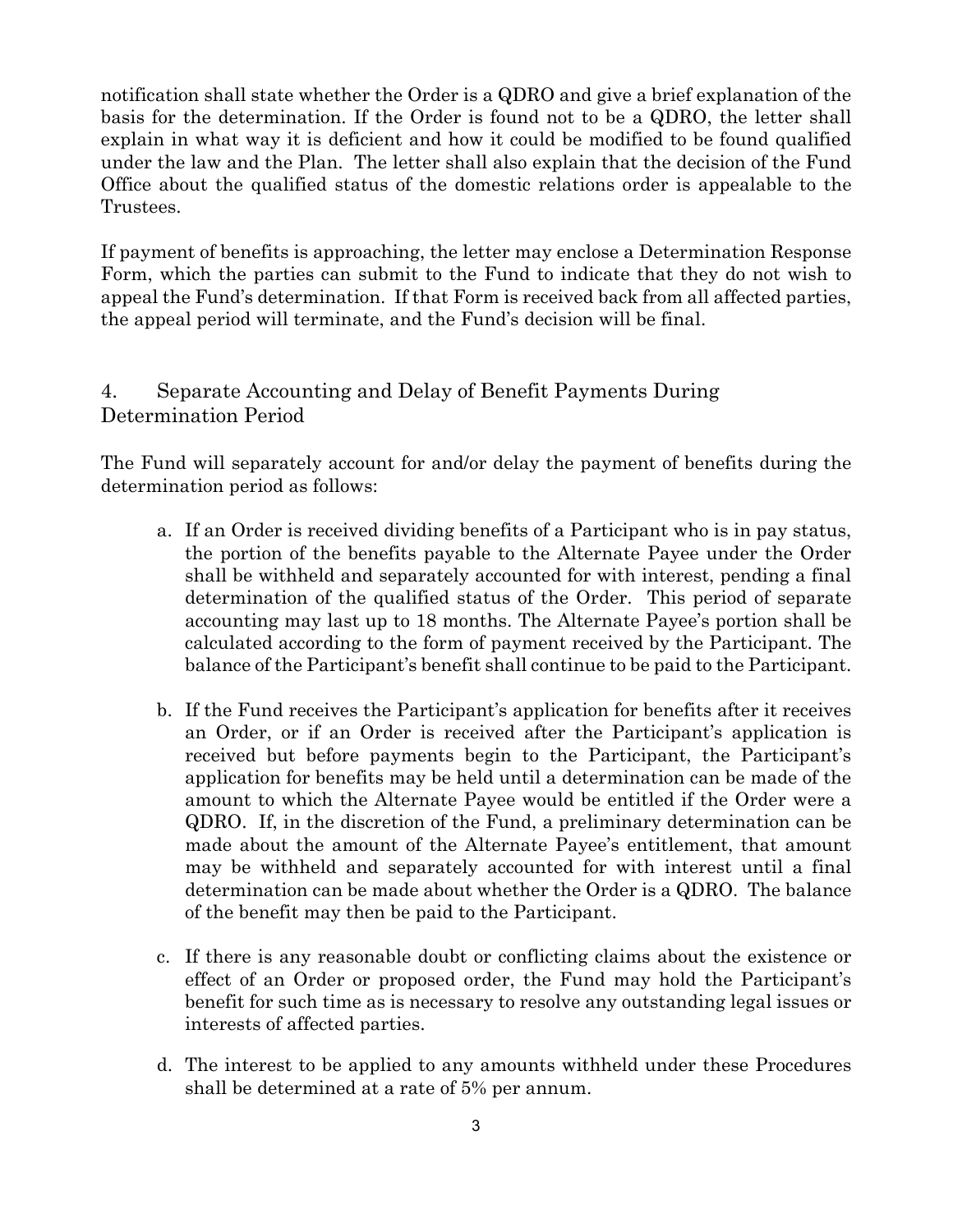#### 5. Final Determination

When a final determination is made by the Fund of the qualified status of an Order, the Participant's payments shall be paid as follows:

- a. If the Fund determines that the Order is a QDRO, the amount held separately for the Alternate Payee (plus interest), to the extent permitted consistent with the QDRO, will be paid to the Alternate Payee upon verification that the interpretation of the Fund is not to be the subject of an appeal, or that the Order is not to be amended. Any remaining amount will be paid to the Participant.
- b. If the Fund determines that the Order is not a QDRO, the Fund will continue to withhold the Alternate Payee's portion from the Participant's benefit each month until the earliest of the following: (i) the expiration of the 18-month withholding period; (ii) the Fund's receipt of an amended Order that is determined to be a QDRO and that determination becomes final (as described below); (iii) written notification from both parties stating that they will not pursue entry of a QDRO. If at the end of the above-described period, the Fund has not received a QDRO, any amounts held separately with respect to an Alternate Payee shall be forwarded to the Participant with interest.
- c. If a final determination is not made within 18 months from the first payment held after the Fund's receipt of the original Order, any amounts held separately with respect to any Alternate Payee shall be forwarded to the Participant with interest. Any determination that an Order is a QDRO after the close of this 18-month period shall be applied prospectively only.
- d. If the Fund receives a new Order after amounts that have been held separately are released for distribution, the Fund will begin a new withholding period as set out in Section 4a of these Procedures.
- e. For the purposes of this procedure, a final determination shall mean:
	- i. A determination by the Fund that the Order is a QDRO after the earlier of (a) the parties verify that they do not intend to appeal the Fund's determination or submit an amended Order to the Fund, or (b) the expiration of the period of appeal provided herein following notice of the Fund Office's determination of the qualified status of an Order;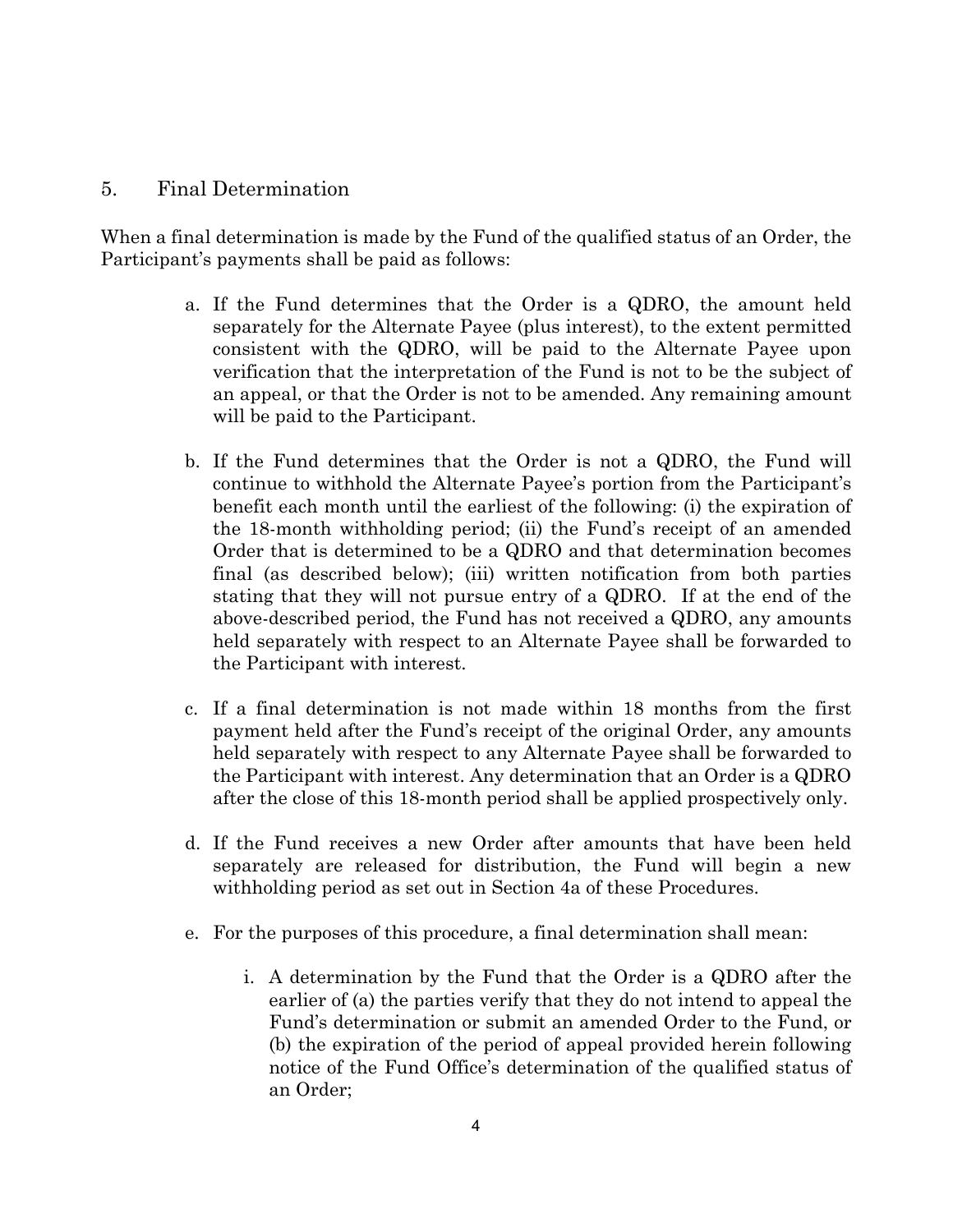- ii. A determination by the Fund that the Order is not a QDRO if no appeal has been filed nor amended Order submitted by the parties within 180 days of the date of the determination; or
- iii. A determination by the Trustees on any appeal of a qualification determination by the Fund.
- 6. Benefit Payment Issues
	- a. Early Retirement Subsidy
		- iv. An Alternate Payee may receive an early retirement subsidy only if such a subsidy is paid to the Participant. If the Alternate Payee's benefit commences before the Participant's, no early retirement subsidy will apply to the Alternate Payee's separate interest, and he/she cannot thereafter receive the subsidy unless the QDRO provides for it and the Participant actually receives it. In that case, the early retirement subsidy is paid to the Alternate Payee by calculating the value of the early retirement subsidy awarded to the Alternate Payee as of the Participant's Effective Date of Benefits and paying her an increased monthly amount from that date prospectively only.
		- v. If the QDRO provides for a separate interest for the Alternate Payee, and the Alternate Payee defers commencement of the Alternate Payee's benefit to a date after the Participant has already commenced receipt of a subsidized early retirement benefit, then the actuarial value of the subsidy the Alternate Payee would have received if she had commenced receipt of benefits on the Participant's Effective Date of Benefits will be adjusted to the Alternate Payee's Effective Date of Benefits and added to the actuarial value of the Alternate Payee's benefit otherwise awarded under the QDRO.
	- b. Disability Pension
		- vi. If a Participant receives a Disability Pension, any disability subsidy to which the Participant has an entitlement will be treated in a QDRO as described for the Early Retirement Subsidy in subsection a.
		- vii. If the Participant who receives a Disability Pension is also entitled to an auxiliary disability payment, the Fund will generally interpret the QDRO to award the Alternate Payee a pro rata portion of the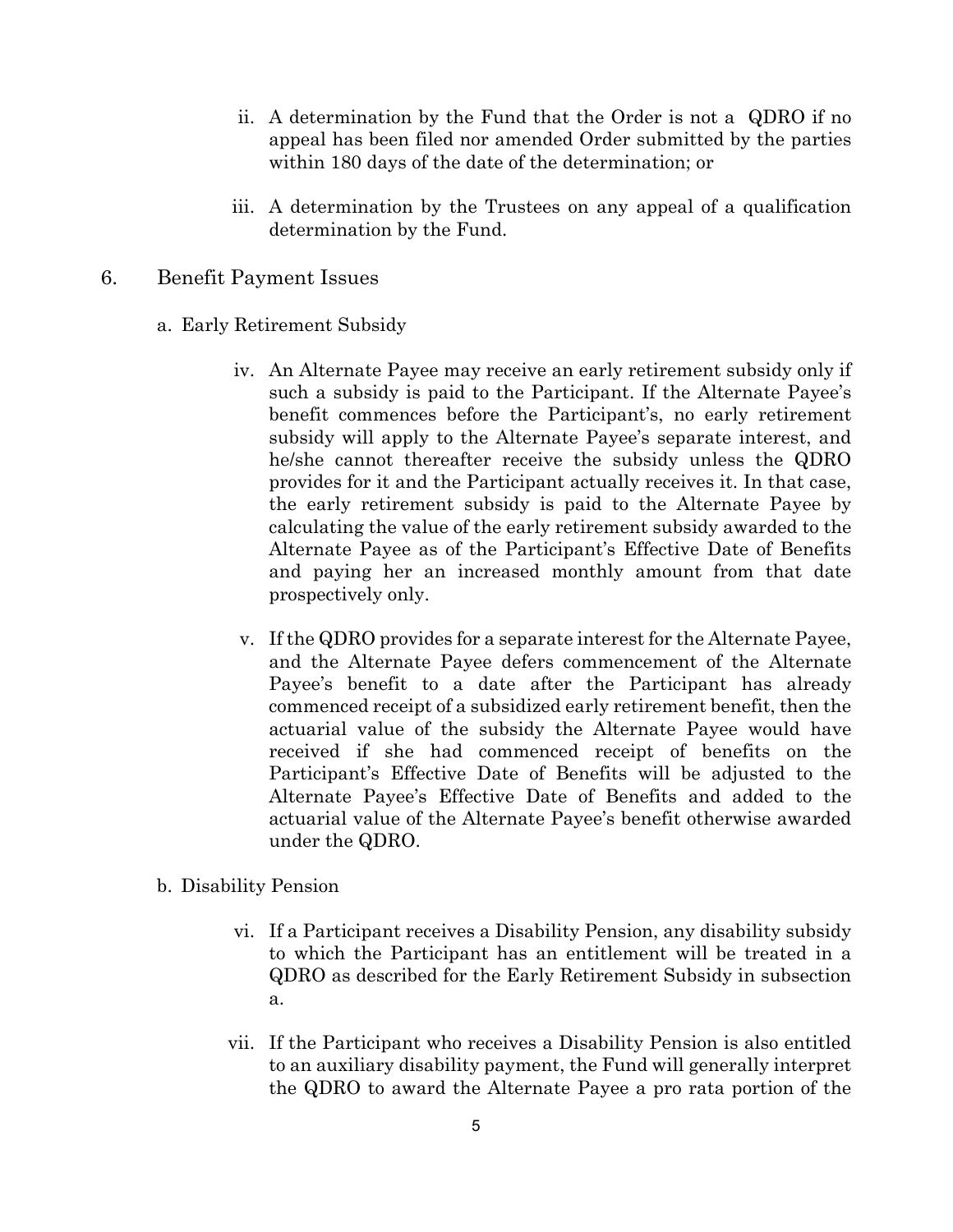auxiliary payment when the Participant becomes eligible for such payment subject to the below.

- viii. If the QDRO provides for a shared interest, and the Participant's Effective Date of Benefits is before that of the Alternate Payee, however, the Alternate Payee will not receive a portion of the auxiliary benefit that was paid or is payable to the Participant.
	- ix. If the QDRO provides for a separate interest for the Alternate Payee, and the Alternate Payee commences receipt of benefits before the Participant has commenced receipt of a disability pension, then the actuarial value of the Alternate Payee's pro rata share of any auxiliary payment as of the Participant's Effective Date of Benefits will be paid to her through an increased monthly amount from this date prospectively.
	- x. If the QDRO provides for a separate interest for the Alternate Payee, and the Alternate Payee defers commencement of the Alternate Payee's benefit to a date after the Participant has commenced receipt of a disability pension, then the actuarial value of the Alternate Payee's pro rata share of the auxiliary payment will be adjusted to the Alternate Payee's Effective Date of Benefits and added to the actuarial value of the Alternate Payee's benefit otherwise awarded under the QDRO.
- c. Future Benefit Increases
	- i. In a Sharing Method QDRO, the Alternate Payee will have an entitlement to a portion of any future benefit increases or late retirement adjustment awarded by the Fund and payable to the Participant, unless the QDRO expressly states otherwise. The amount of the Alternate Payee's entitlement shall be proportionate to the portion of the benefit assigned to the Alternate Payee by the QDRO, unless the QDRO expressly states otherwise.
	- ii. In a Dividing Method QDRO, the Alternate Payee will not have an entitlement to a portion of any future benefit increases or late retirement adjustment payable to the Participant unless the QDRO expressly gives the Alternate Payee an entitlement to such increases and specifies the amount of the Alternate Payee's entitlement.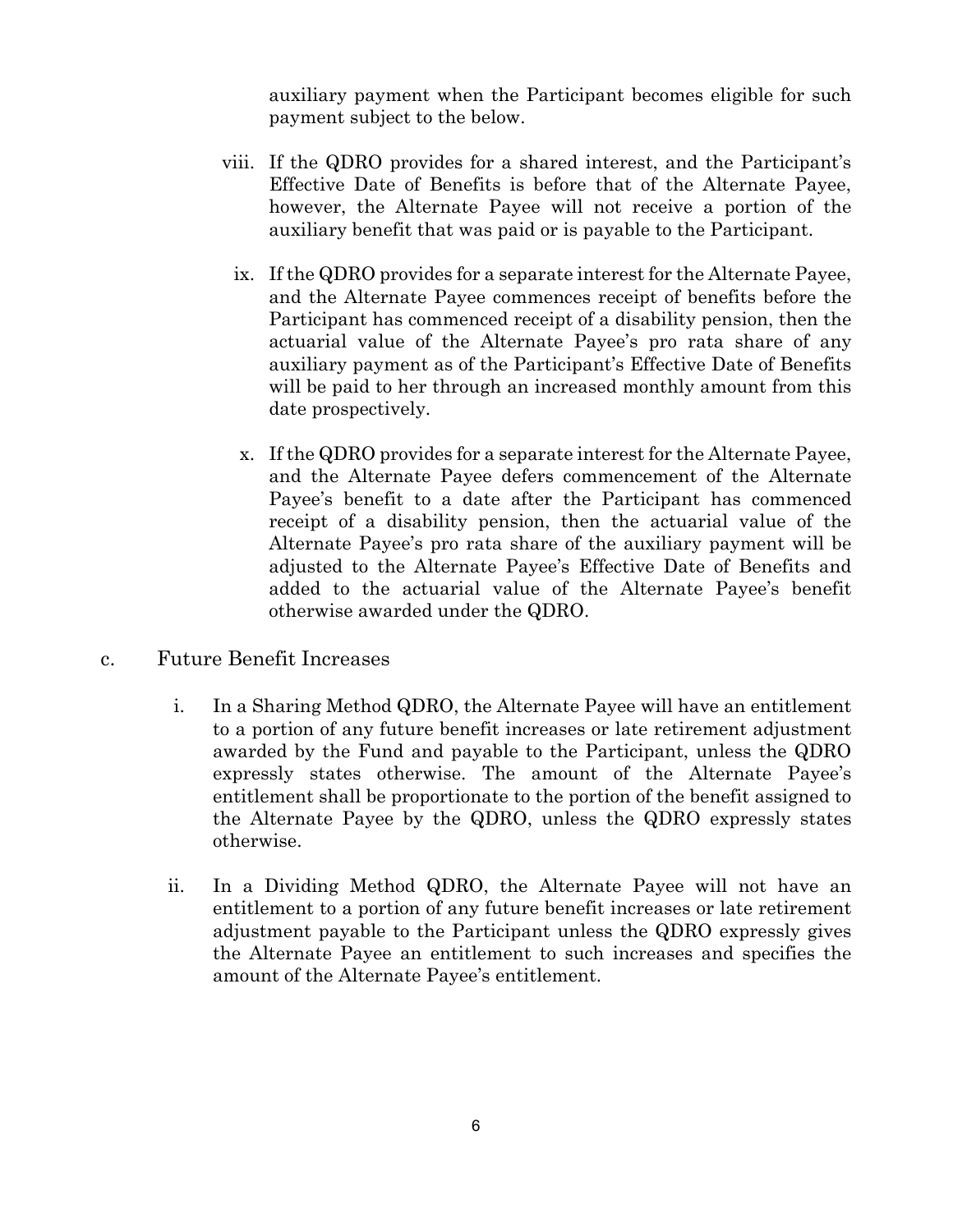## d. Commencement of Benefits

- i. In a Sharing Method QDRO, payment of benefits to the Alternate Payee shall commence no later than the later of when benefits commence to the Participant or the first of the month after the Order is provided to the Fund, unless the QDRO expressly states otherwise.
- ii. In a Dividing Method QDRO, payment of benefits to the Alternate Payee shall commence no later than the Participant's Required Beginning Date.
- e. Suspension of Benefits
	- i. Under a Sharing Method QDRO, if the Participant incurs a suspension of benefits due to a return to work in Disqualifying Employment after retirement, the share of the Participant's monthly benefit payable to the Alternate Payee will also be suspended.
	- ii. Under a Dividing Method QDRO, if the Alternate Payee is receiving a benefit at a time when the Participant incurs a suspension of benefits due to a return to work in Disqualifying Employment after retirement, the suspension of the Participant's benefit shall have no impact on the Alternate Payee's receipt of benefits.
- f. Impact of Participant's Effective Date of Benefits
	- i. Once a Participant is in pay status and receiving a benefit from the Fund, any Order submitted to the Fund must be a Sharing Method Order to be qualified. Once the Fund finds the Order qualified, the Alternate Payee will be entitled to the applicable share of the benefits that were payable after the Fund's receipt of the adjudicated order.
	- ii. An Order received at any time after the Effective Date of Benefits of a married Participant shall not be qualified if such Order has the effect of eliminating the right or reducing the amount of a surviving spouse annuity that may be payable to the Participant's Spouse as of his Effective Date of Benefits.
- g. Actuarial Present Value

If a QDRO requires the determination of an amount payable to an Alternate Payee on the basis of actuarial present value, that amount will be determined in accord with the definition of that term set forth in Section 1.26 of the Plan.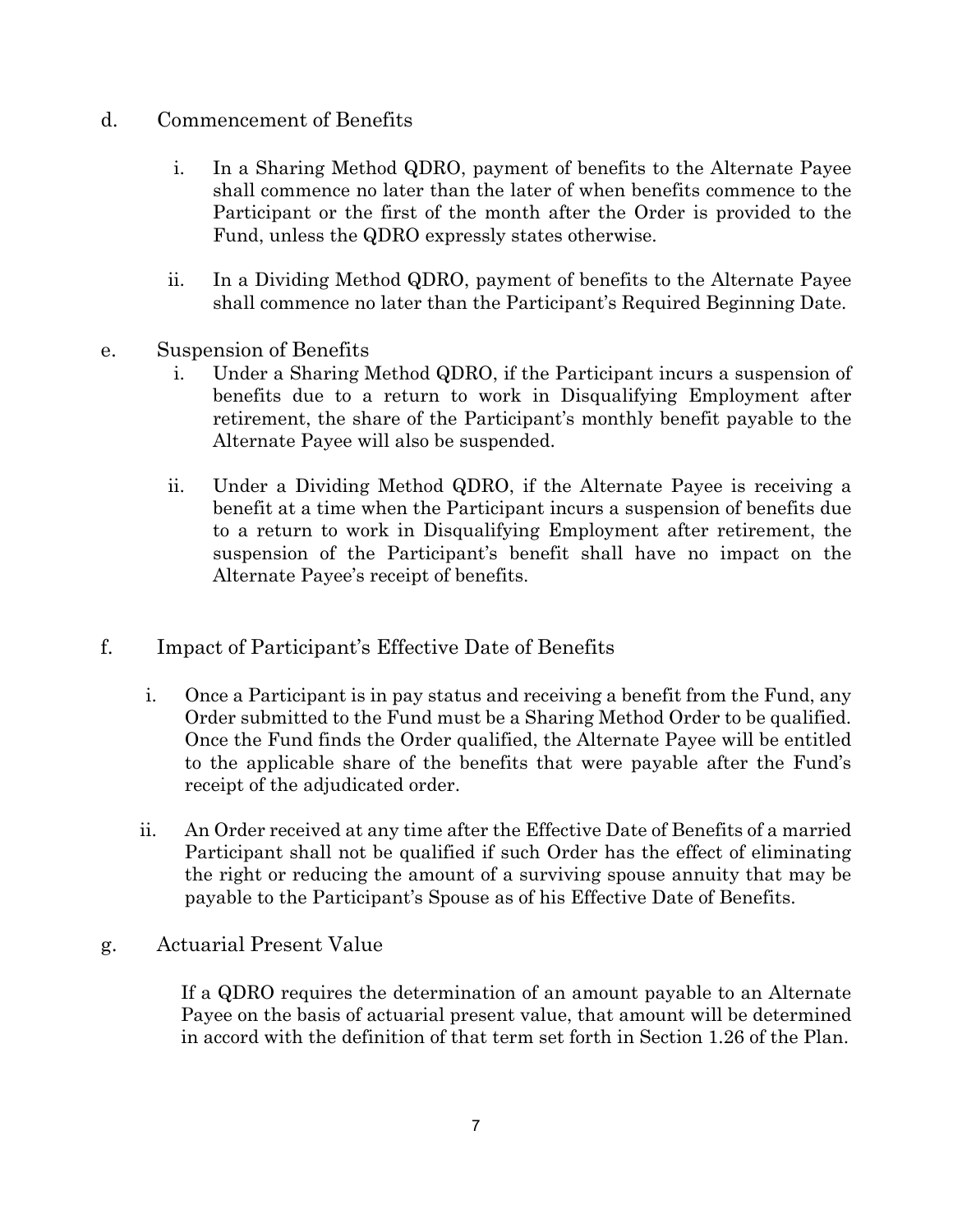## 7. Proposed Domestic Relations Orders

The Fund will treat Proposed Domestic Relations Orders as follows:

- e. If the Fund receives a Proposed Order after the Participant has begun receiving his benefit, the Proposed Order will have no effect on the continued payment of benefits to the Participant. The Fund shall continue to pay the Participant his total benefit until an adjudicated Order is received for a determination of whether it is a QDRO.
- f. If an application for benefits is received after receipt of a Proposed Order, or if a Proposed Order is received while an application for benefits is pending, the Fund shall freeze the Participant's pending benefit application for 30 days to determine if an adjudicated Order is forthcoming and to what extent such an Order may affect the Participant's benefit. If no adjudicated Order is received within 30 days, the Fund may proceed with processing the Participant's application for benefits, or, if the Fund determines that an adjudicated Order may be forthcoming, it may extend the freeze on the Participant's benefit application for up to an additional 60 days or such later time as it may reasonably determine under the circumstances of the dispute.
- g. The Fund shall review the Proposed Order, notify the parties and their representatives whether or not it would be a QDRO if adjudicated, and advise such persons that the Fund's determination is only preliminary; the parties must still submit an adjudicated Order for formal review by the Fund.

## 8. Notice Requirements in Domestic Relations Orders

The Fund Office will provide no notice to the Participant or Alternate Payee other than that which the Fund is required by law to provide. The Fund shall not assume the administrative burden of providing notices that are not otherwise required by law.

## 9. Beneficiaries and Successor Alternate Payees

Beneficiaries are designated as set forth in Section 9.14 of the Plan on the form provided by the Fund Office. Beneficiaries are not designated by the terms of a QDRO. The Fund is not required to treat a person as a Beneficiary under the Plan solely as a result of that person having been named as a Beneficiary in a QDRO. If one of the parties is required by the QDRO to designate a specific person as a Beneficiary, it is up to the parties to enforce that provision of the QDRO, and the Fund does not have the responsibility to do so.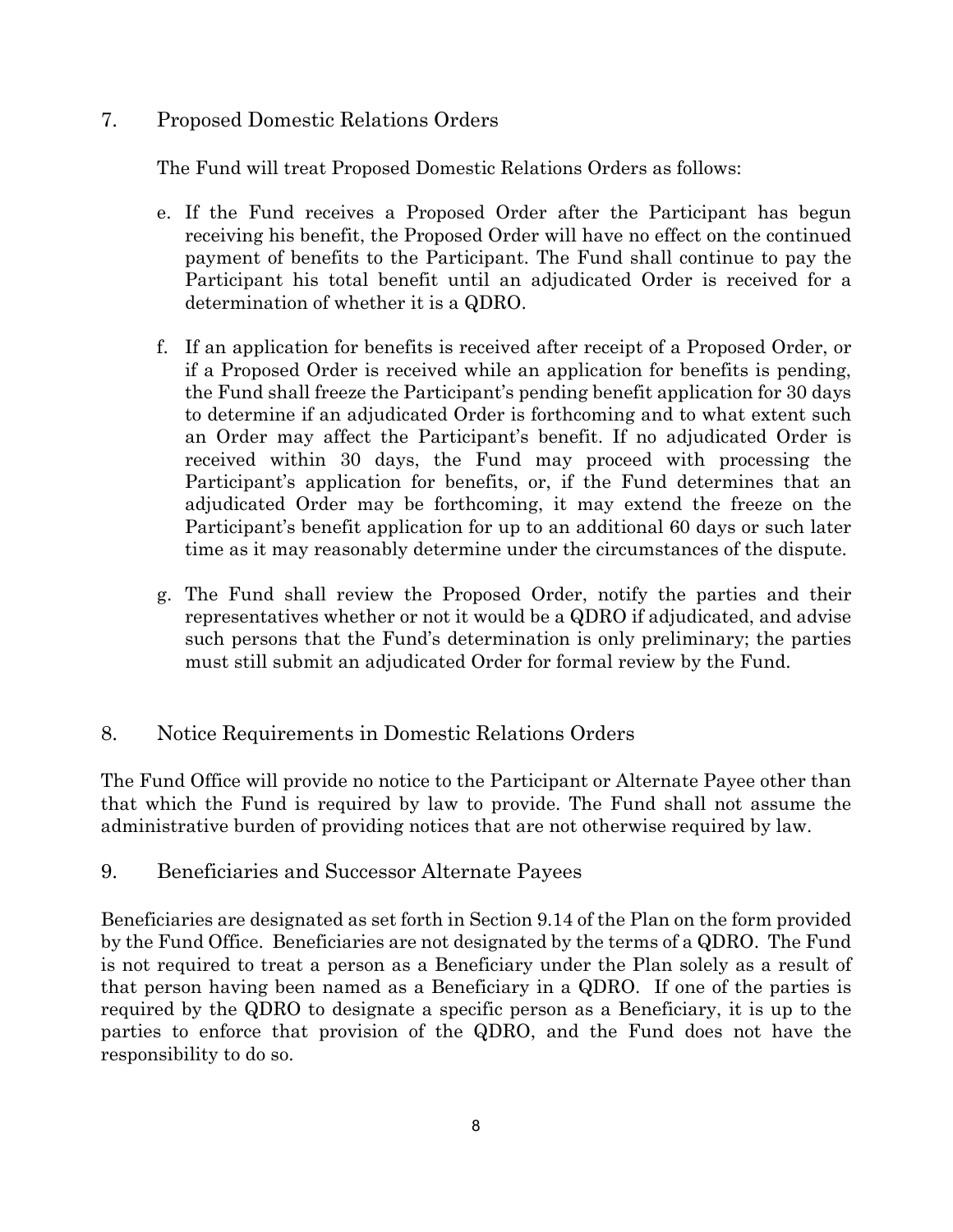The parties may name a Successor Alternate Payee in a QDRO to receive the portion of the Participant's benefit awarded to the Alternate Payee in the event that the Alternate Payee dies prior to establishing an effective date of benefits. Any person named as a Successor Alternate Payee must meet the definition of Alternate Payee set forth above and must be identified in the QDRO as meeting that definition. For example, if a person named as a Successor Alternate Payee is the child of the Participant, that fact should be stated in the QDRO.

# 10. Application and Information Required From Alternate Payees

It shall be the responsibility of the Alternate Payee to comply with the following procedures:

- a. The Alternate Payee must apply for any benefit to which he or she may be entitled under a QDRO to elect to commence the receipt of a benefit from the Fund. The application shall be in writing and in the manner and form prescribed by the Trustees, and, in the case of a Dividing Method QDRO, must be submitted in advance of the Alternate Payee's desired Effective Date of Benefits.
- b. If the Alternate Payee is given the right under the QDRO to elect from among benefit forms available under the Plan, the Fund will provide the Alternate Payee with a description of such options at the time of the Alternate Payee's award of benefits.
- c. The Trustees are not required to modify or reverse any payment, transaction, or application of funds occurring before the receipt of any notice that would have affected such payment, transaction, or application of funds under the terms of a QDRO; nor are the Trustees or any other party liable for any such payment, transaction, or application of funds.

## 11. Death of Participant

A Domestic Relations Order will not fail to be a QDRO solely because it is issued after the death of the Participant. However, an Order issued after the death of the Participant cannot require the Fund to change the form or designated beneficiary of a benefit after survivor benefits commence. Therefore, Orders received after the death of a Participant, are subject to the following provisions in addition to the other requirements of these Procedures:

a. If an Order has not been submitted to the Fund as of the death of the Participant, or if the Fund has not received notice that an Order is forthcoming, the Fund may assume that no Order has been adjudicated. The Fund, therefore, may process applications from and pay benefits to beneficiaries in accordance with that assumption unless and until an Order or written notice of an Order is received.